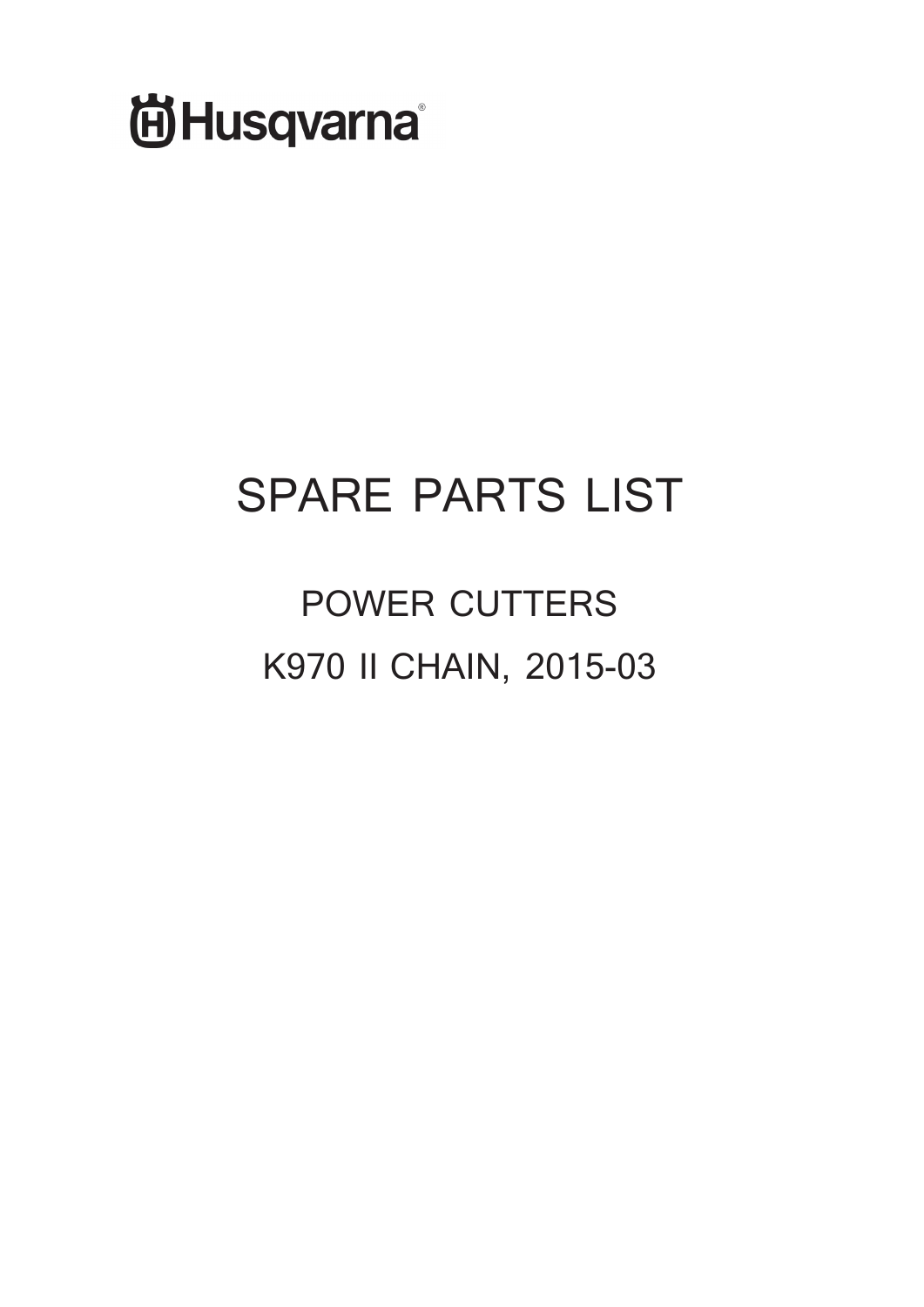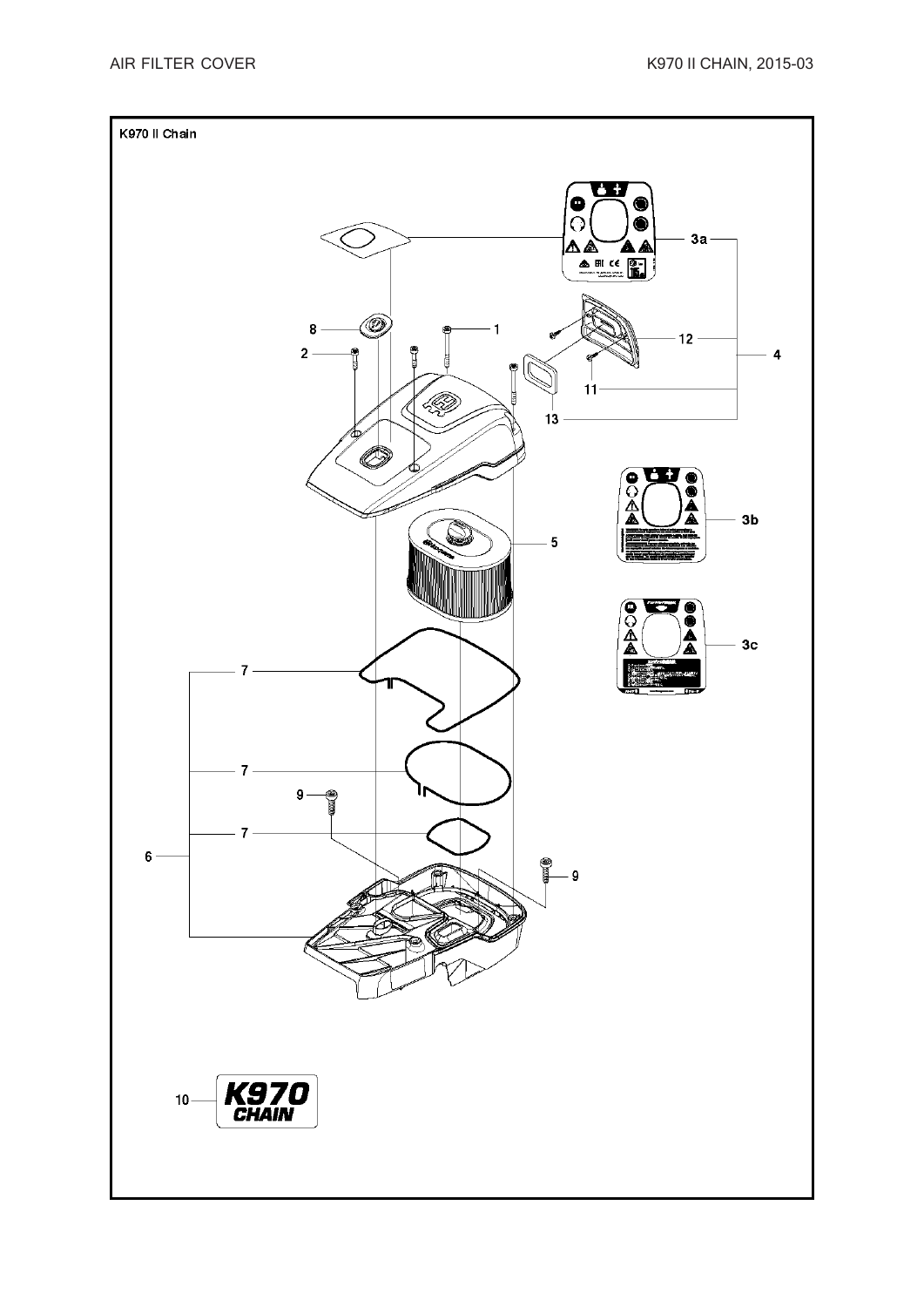## **AIR FILTER COVER AIR** FILTER COVER

| Ref | Part No                 | <b>Description</b>               | <b>Remark</b>         | <b>QTY KIT</b> |
|-----|-------------------------|----------------------------------|-----------------------|----------------|
|     | 503 21 53-56            | <b>SCREW ITXSCM</b>              |                       | 2              |
| 2   | 503 21 53-26            | <b>SCREW ITXSCM</b>              |                       | $\overline{2}$ |
| 3a  | 584 91 33-04            | <b>DECAL</b>                     |                       |                |
| 3b  | 584 91 33-01            | <b>DECAL</b>                     |                       |                |
| 3c  | 584 91 33-03            | <b>DECAL</b>                     |                       |                |
| 4   |                         | 587 00 51-02 FILTER COVER ASSY   |                       |                |
| 5   | 510 24 41-04 AIR FILTER |                                  |                       |                |
| 6   |                         | 586 35 64-02 CYLINDER COVER ASSY | Incl. 7               |                |
|     | 525 61 70-04            | <b>SEALING</b>                   | $L=1.2$ M. Cut to fit | $\mathfrak{p}$ |
| 8   | 585 42 83-01            | PLUG                             |                       |                |
| 9   |                         | 503 21 53-30 SCREW ITXSCM        |                       | 2              |
| 10  | 525 57 16-04            | <b>DECAL</b>                     |                       |                |
| 11  |                         | 729 52 89-71 SCREW CRPANT        |                       | 2              |
| 12  | 576 43 14-01            | <b>COVER</b>                     |                       |                |
| 13  | 578 06 53-01            | <b>SEALING</b>                   |                       |                |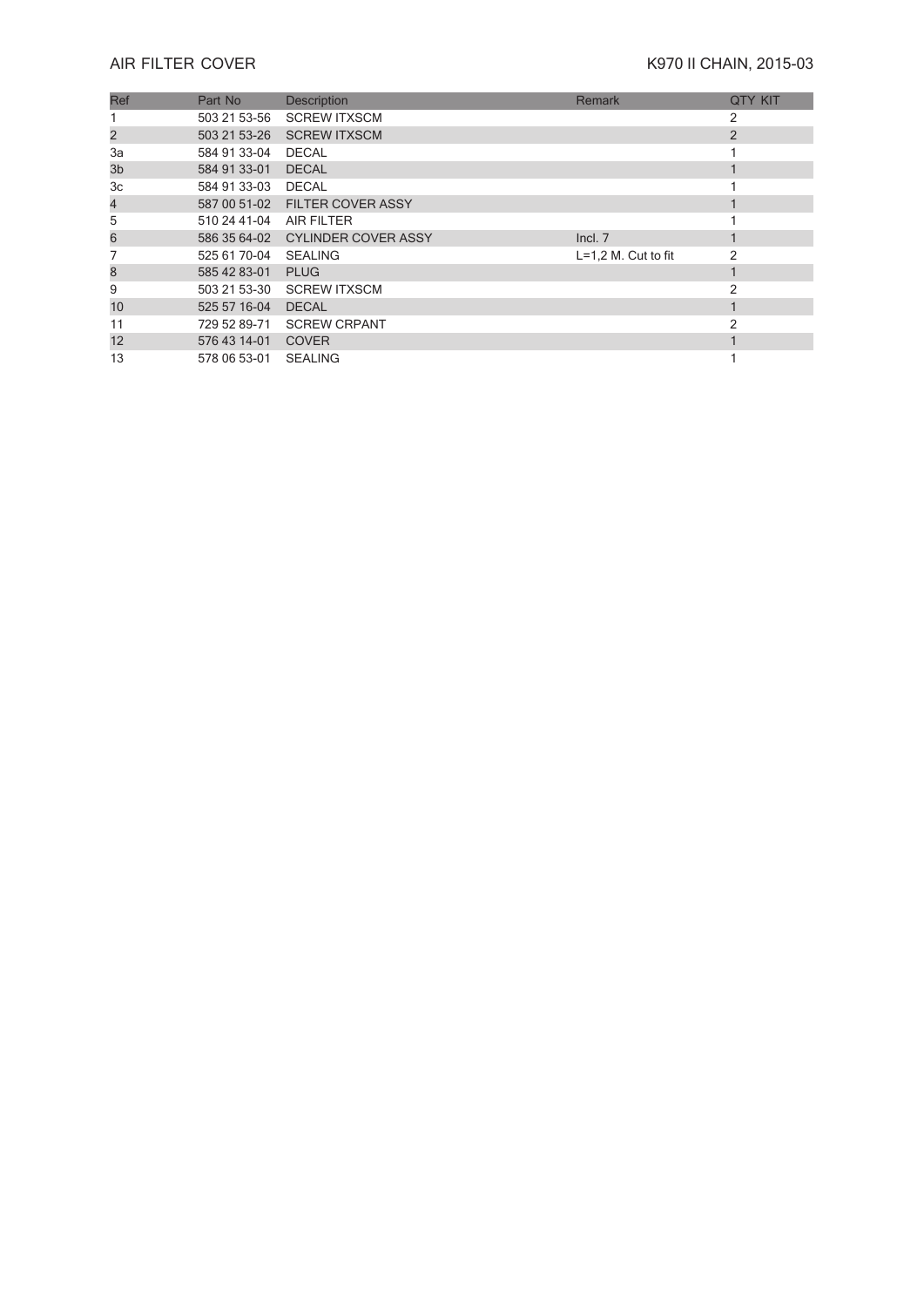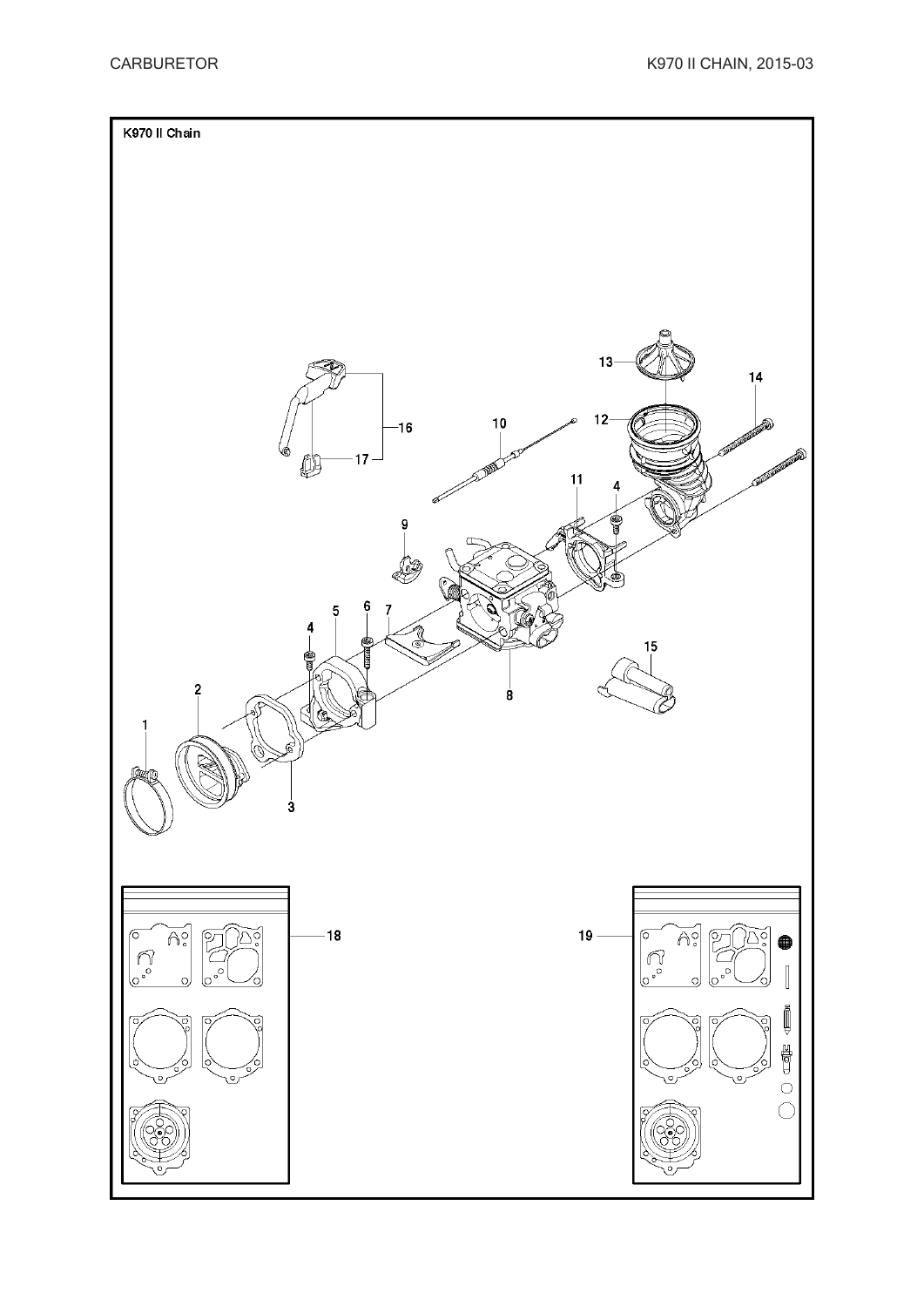# **CARBURETOR** K970 II CHAIN, 2015-03

| Ref | Part No                 | <b>Description</b>       | <b>Remark</b>       | <b>QTY KIT</b> |
|-----|-------------------------|--------------------------|---------------------|----------------|
|     | 505 28 33-06            | <b>HOSE CLAMP</b>        |                     |                |
| 2   | 506 41 41-01            | <b>INLET PIPE</b>        |                     |                |
| 3   | 544 15 01-01            | <b>FLANGE</b>            |                     |                |
| 4   | 503 21 53-16            | <b>SCREW ITXSCM</b>      |                     | $\overline{2}$ |
| 5   | 544 11 39-01            | <b>CONSOLE</b>           |                     |                |
| 6   | 503 21 53-30            | <b>SCREW ITXSCM</b>      |                     |                |
|     | 506 41 42-01            | <b>PLATE</b>             |                     |                |
| 8   |                         | 584 91 30-01 CARBURETTOR | <b>Walbro RWJ-5</b> |                |
| 9   | 505 14 84-01            | LEVER                    |                     |                |
| 10  | 576 49 04-01            | THROTTLE CABLE ASSY      |                     |                |
| 11  | 522 85 62-01            | <b>FLANGE INLET PIPE</b> |                     |                |
| 12  | 521 92 67-01            | <b>INLET PIPE</b>        |                     |                |
| 13  | 510 24 39-01            | <b>FILTER CONNECTION</b> |                     |                |
| 14  | 501 97 18-01            | <b>SCREW ITXSCM</b>      |                     | $\overline{2}$ |
| 15  | 586 06 21-01            | <b>CHISEL GUIDE</b>      |                     |                |
| 16  | 506 23 20-11            | <b>CHOKE</b>             | Incl. 17            |                |
| 17  | 506 27 25-01            | <b>WEAR PROTECTION</b>   |                     |                |
| 18  | 502 44 58-01            | <b>GASKET KIT</b>        | Walbro RWJ-5        |                |
| 19  | 502 44 59-02 REPAIR KIT |                          | Walbro RWJ-5        |                |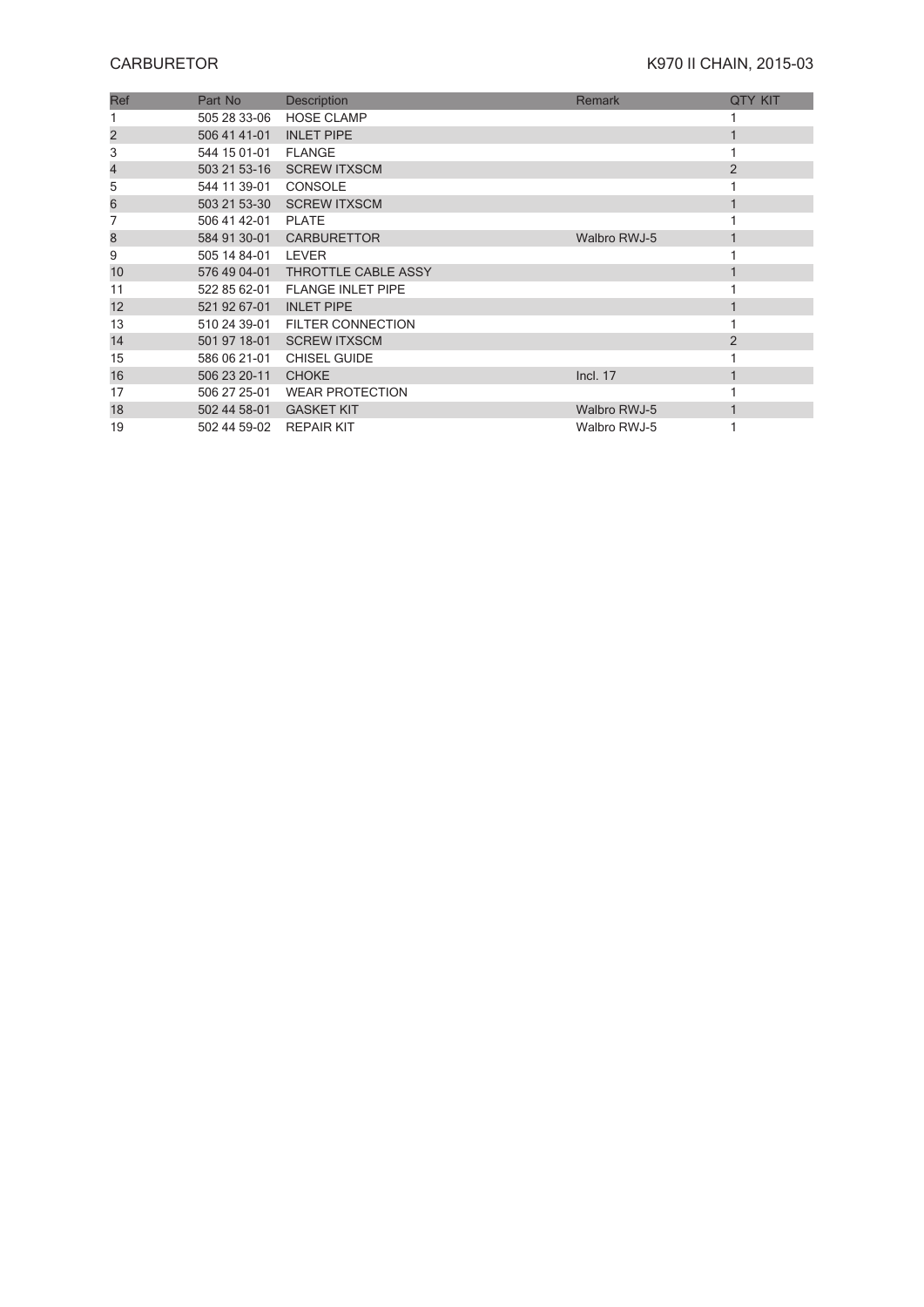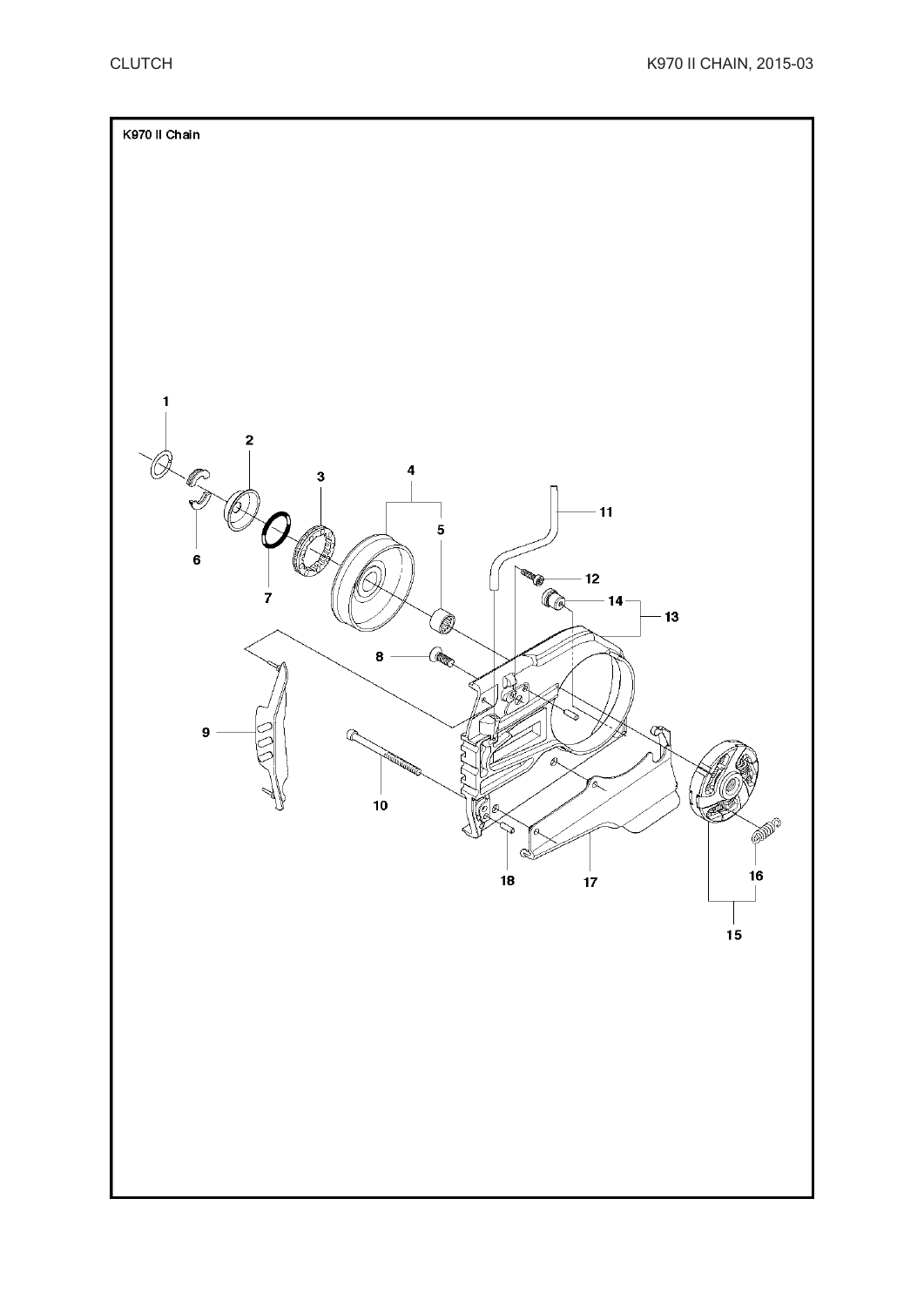| Ref | Part No      | Description            | <b>Remark</b> | <b>QTY KIT</b> |
|-----|--------------|------------------------|---------------|----------------|
|     | 506 28 76-01 | <b>FJÄDERRING</b>      |               |                |
| 2   | 506 33 44-01 | SUPPORT CUP            |               |                |
| 3   | 506 33 42-01 | <b>RIM SPROCKET</b>    |               |                |
| 4   | 506 34 09-11 | <b>GEAR WHEEL</b>      | Incl. 5       |                |
| 5   | 503 25 53-01 | <b>NEEDLE BEARING</b>  |               |                |
| 6   | 506 28 75-02 | <b>CIRCLIP</b>         |               | $\overline{2}$ |
| 7   | 740 44 07-00 | O-RING                 |               |                |
| 8   | 725 64 53-01 | <b>SCREW IHCSFM</b>    |               |                |
| 9   | 506 35 44-02 | <b>WEAR PROTECTION</b> |               |                |
| 10  | 503 21 53-65 | <b>SCREW ITXSCM</b>    |               |                |
| 11  | 577 30 84-01 | <b>PIPE</b>            |               |                |
| 12  | 503 21 53-10 | <b>SCREW ITXSCM</b>    |               |                |
| 13  | 506 32 95-05 | <b>BAR BRACKET</b>     | Incl. 14      |                |
| 14  | 506 40 13-01 | <b>BUSHING</b>         |               |                |
| 15  | 506 33 38-02 | <b>CLUTCH ASSY</b>     | Incl. 16      |                |
| 16  | 503 14 51-01 | <b>CLUTCH SPRING</b>   |               | 3              |
| 17  | 506 39 96-02 | <b>SHIELD</b>          |               |                |
| 18  | 720 13 07-10 | <b>PARALLEL PIN</b>    |               | 2              |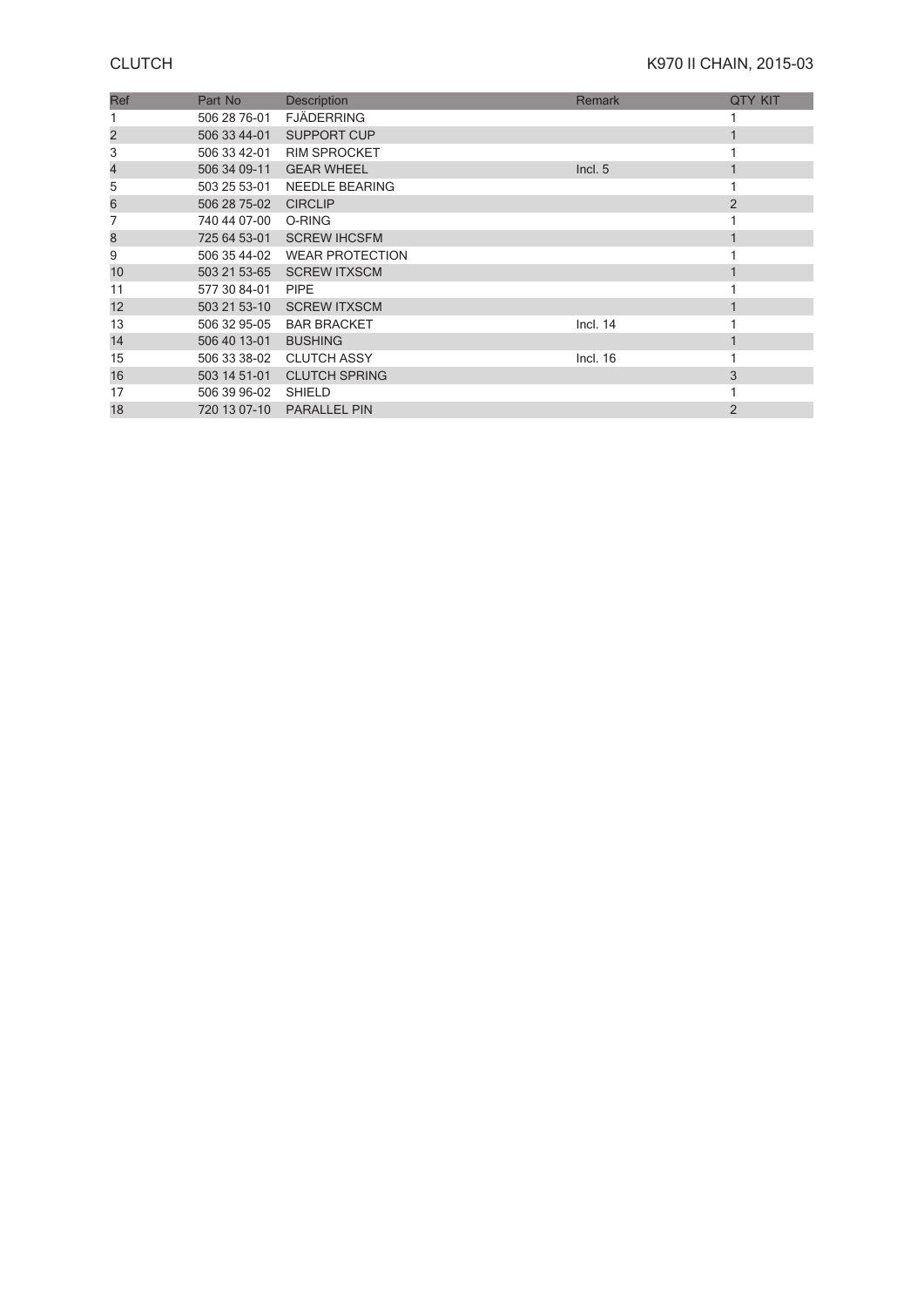![](_page_7_Figure_2.jpeg)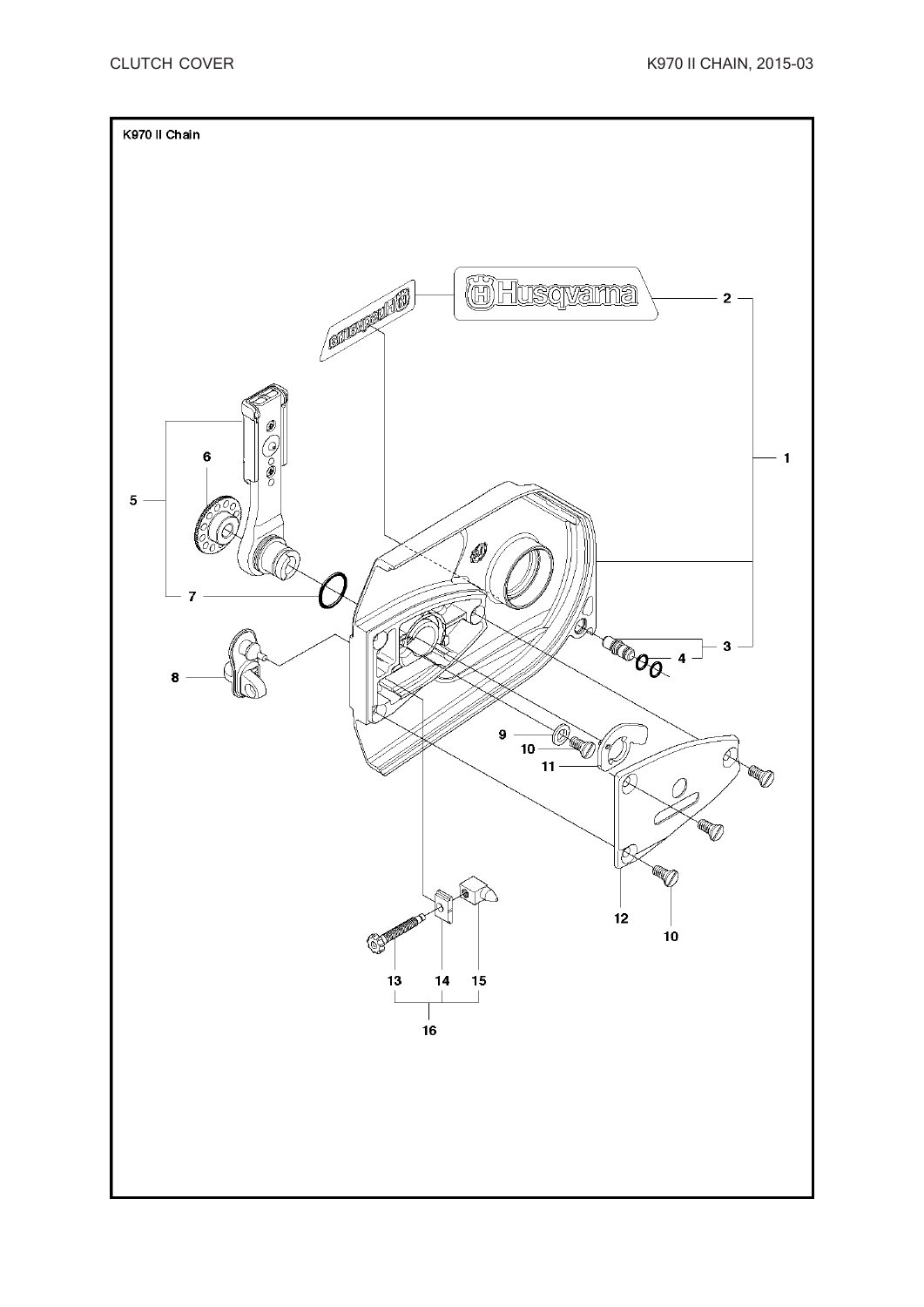## **CLUTCH COVER COVER COVER COVER K970 II CHAIN, 2015-03**

| Ref | Part No            | <b>Description</b>  | <b>Remark</b>   | <b>QTY KIT</b> |
|-----|--------------------|---------------------|-----------------|----------------|
|     | 506 33 25-05       | <b>CLUTCH COVER</b> | Incl. 2, 3      |                |
| 2   | 544 87 23-01       | LABEL               |                 |                |
| 3   | 544 05 77-01       | <b>GUIDE PIN</b>    | Incl. 4         |                |
| 4   | 740 42 04-00       | O-RING              |                 | $\overline{2}$ |
| 5   | 506 34 10-04       | LEVER               | Incl. 7         |                |
| 6   | 506 39 88-01       | ADJUSTING NUT       |                 |                |
|     | 740 48 18-02       | O-RING              |                 |                |
| 8   | 506 33 34-02       | <b>COVER</b>        |                 |                |
| 9   | 506 33 28-01       | <b>LOCK WASHER</b>  |                 |                |
| 10  | 723 53 27-51       | <b>SCREW SLCSFM</b> |                 | 3              |
| 11  | 506 34 72-01       | LEVER               |                 |                |
| 12  | 506 33 35-01       | <b>HUB CAP</b>      |                 |                |
| 13  | 506 38 77-01       | <b>SCREW</b>        |                 |                |
| 14  | 506 33 32-01       | <b>PLATE</b>        |                 |                |
| 15  | 506 33 33-01       | <b>PAWL</b>         |                 |                |
| 16  | 506 35 94-03 SCREW |                     | $Incl. 13 - 15$ |                |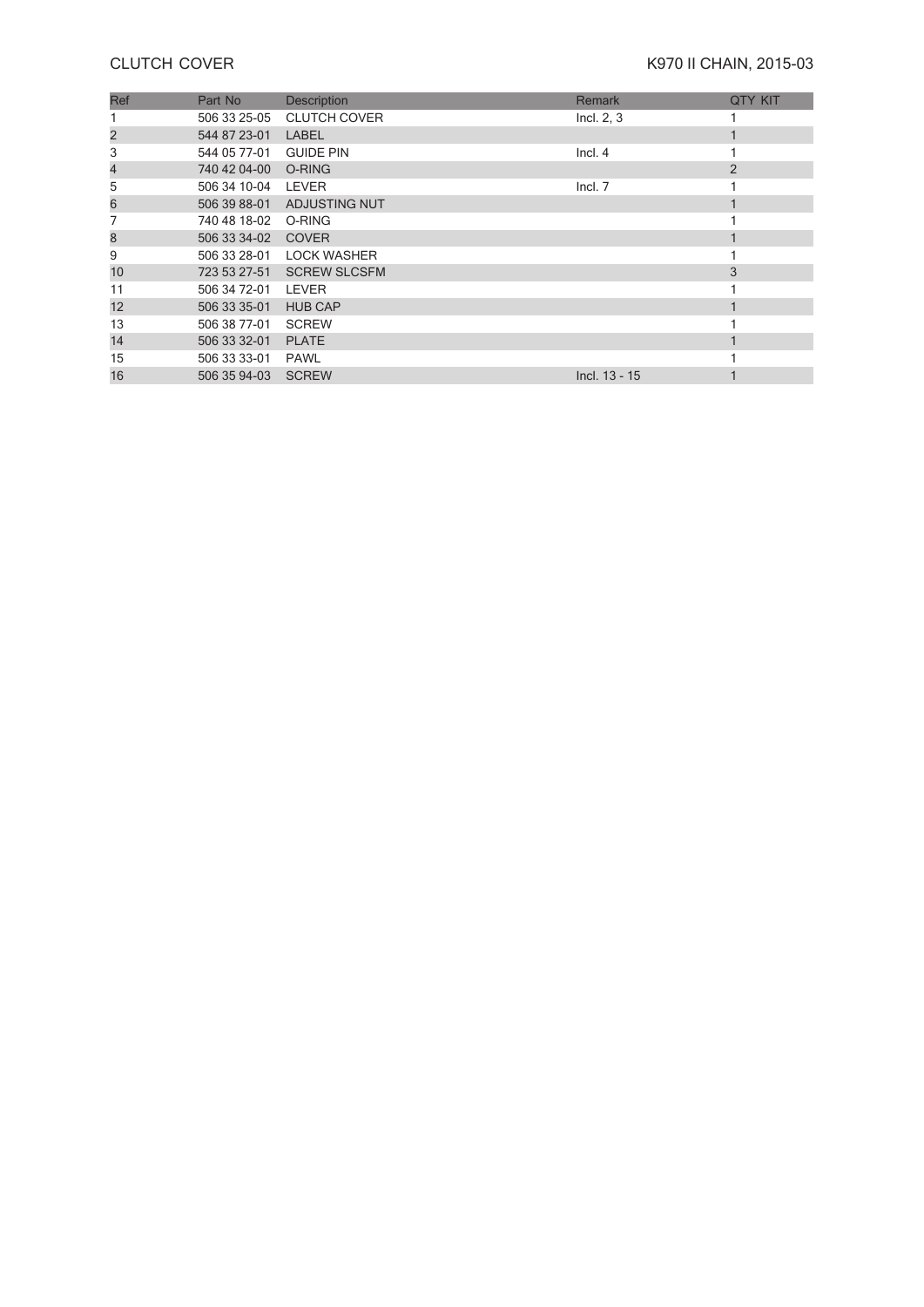![](_page_9_Figure_2.jpeg)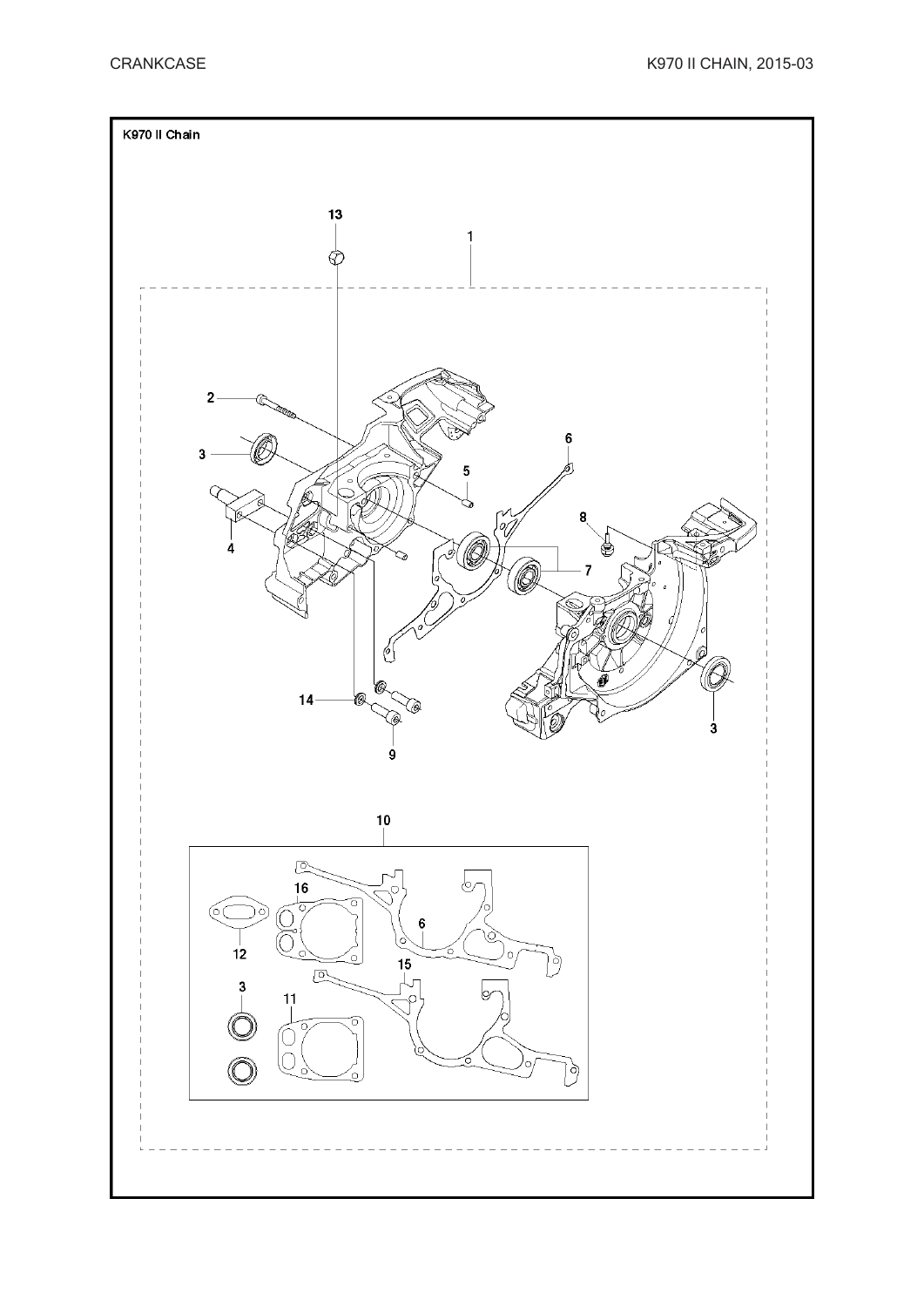## **CRANKCASE** K970 II CHAIN, 2015-03

| Ref | Part No      | <b>Description</b>          | <b>Remark</b>            | <b>QTY KIT</b> |
|-----|--------------|-----------------------------|--------------------------|----------------|
|     | 587 92 78-01 | <b>CRANKCASE ASSY</b>       | Incl. 2 - 10, 14         |                |
| 2   | 503 21 53-49 | <b>SCREW ITXSCM</b>         |                          |                |
| 3   | 503 26 02-04 | <b>SEALING RING</b>         |                          | $\overline{2}$ |
| 4   | 584 95 08-01 | <b>BAR BOLT</b>             |                          |                |
| 5   | 501 27 08-01 | <b>GUIDE BUSHING</b>        |                          | $\overline{2}$ |
| 6   | 577 98 89-01 | <b>GASKET</b>               |                          |                |
|     | 503 25 00-02 | <b>BALL BEARING</b>         |                          | $\mathfrak{D}$ |
| 8   | 522 85 61-01 | <b>RUBBER BUSHING</b>       |                          |                |
| 9   | 725 54 53-01 | <b>SCREW IHSCM</b>          |                          | $\overline{2}$ |
| 10  | 544 22 98-06 | <b>GASKET KIT</b>           | Incl. 3, 6, 11-12, 15-16 |                |
| 11  | 576 49 94-01 | <b>GASKET</b>               |                          |                |
| 12  |              | 506 37 81-01 GASKET MUFFLER |                          |                |
| 13  | 503 22 21-02 | <b>LOCKING NUT</b>          |                          |                |
| 14  | 503 23 04-03 | <b>WASHER</b>               |                          | 2              |
| 15  | 506 41 39-04 | <b>GASKET</b>               |                          |                |
| 16  | 579 34 00-01 | <b>GASKET</b>               |                          |                |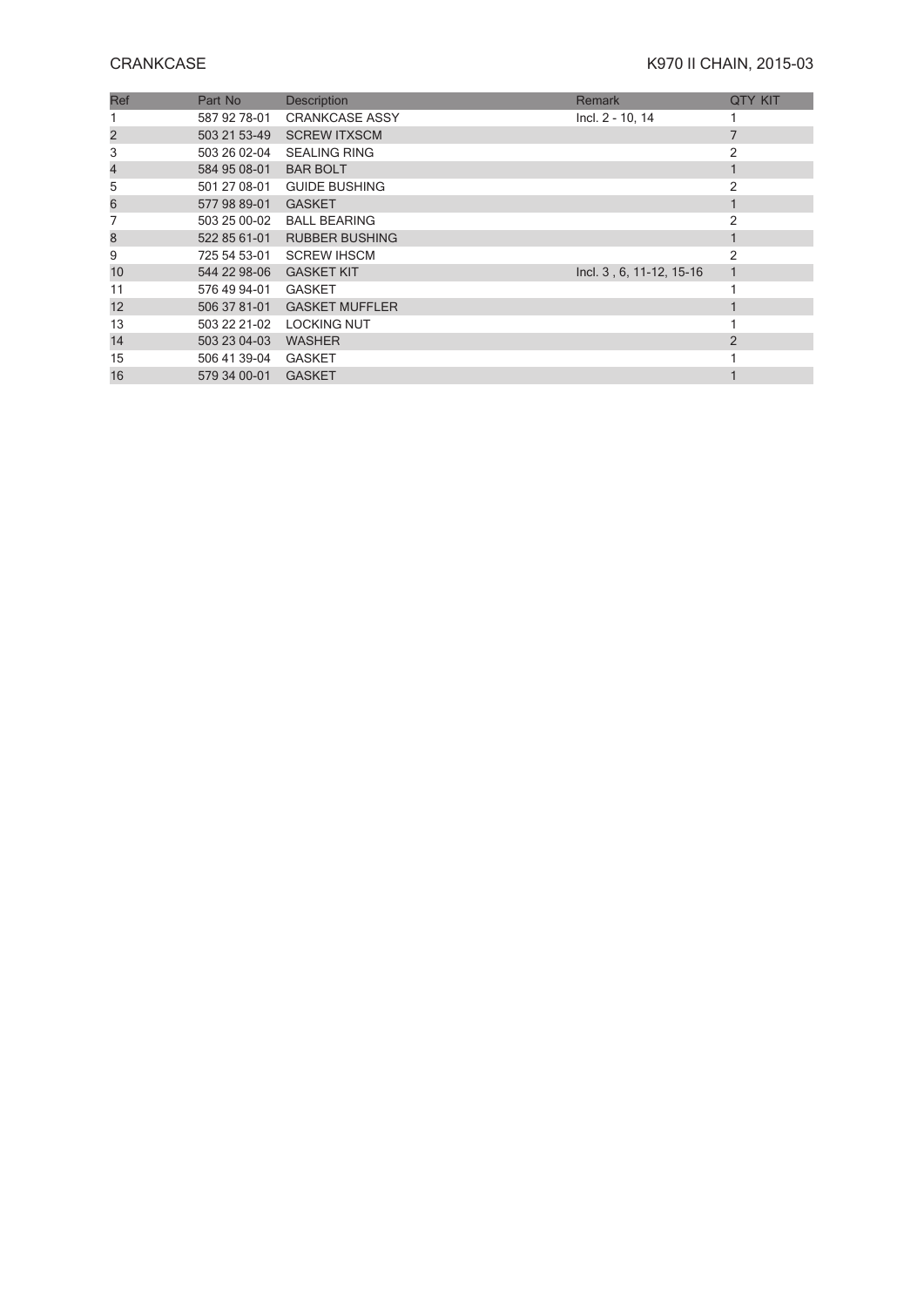![](_page_11_Figure_2.jpeg)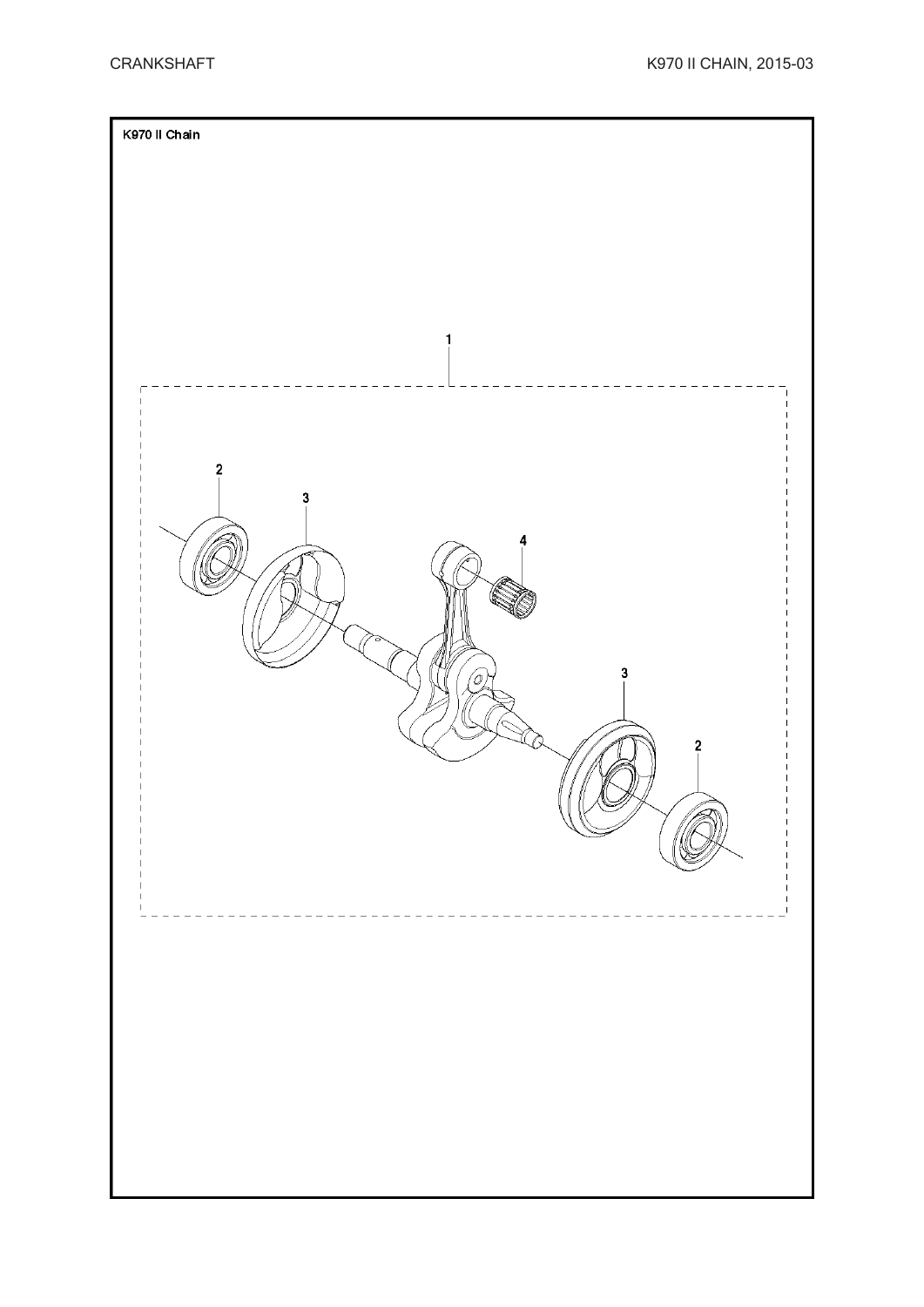### **CRANKSHAFT** K970 II CHAIN, 2015-03

| Part No          | <b>Description</b>           | Remark        | OTY KIT |
|------------------|------------------------------|---------------|---------|
|                  | 544 98 39-02 CRANKSHAFT ASSY | $Incl. 2 - 4$ |         |
|                  | 503 25 00-02 BALL BEARING    |               |         |
| 506 41 44-01 CUP |                              |               |         |
|                  | 503 25 61-01 NEEDLE BEARING  |               |         |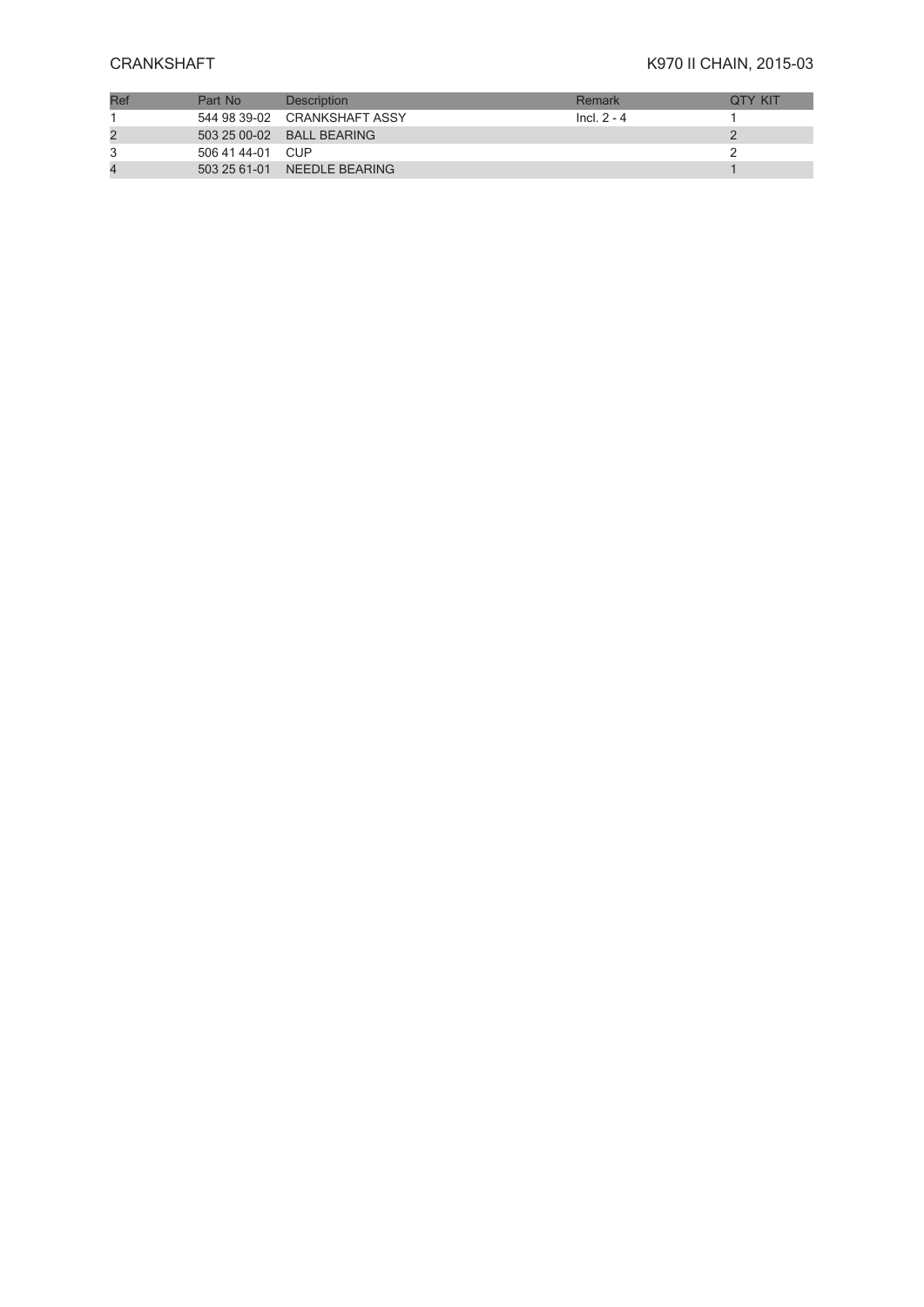![](_page_13_Figure_2.jpeg)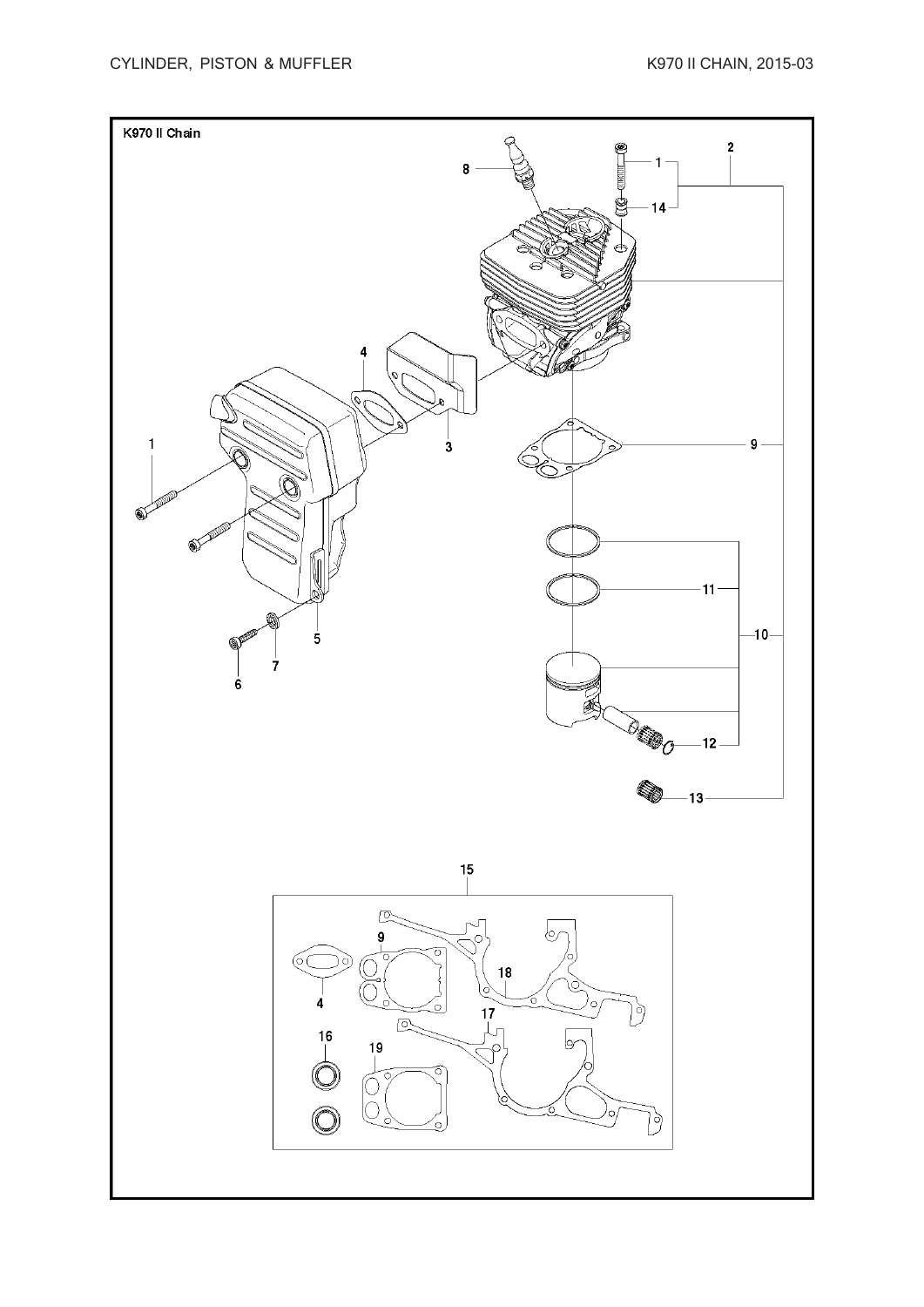### **CYLINDER, PISTON & MUFFLER** K970 II CHAIN, 2015-03

| Ref            | Part No      | <b>Description</b>               | <b>Remark</b>          | <b>QTY KIT</b> |
|----------------|--------------|----------------------------------|------------------------|----------------|
|                | 544 21 84-40 | <b>SCREW ITXSCM</b>              |                        | 6              |
| $\overline{c}$ |              | 586 35 10-02 CYLINDER ASSY       | Incl. 1, 9, 10, 13, 14 |                |
| 3              | 577 99 76-02 | <b>HEAT DEFLECTOR</b>            |                        |                |
| 4              | 506 37 81-01 | <b>GASKET MUFFLER</b>            |                        |                |
| 5              | 583 88 06-01 | <b>MUFFLER ASSY</b>              |                        |                |
| 6              |              | 503 21 53-25 SCREW ITXSCM        |                        |                |
|                | 503 23 04-02 | <b>WASHER</b>                    |                        |                |
| 8              |              | 584 91 22-01 DECOMPRESSION VALVE |                        | 1              |
| 9              | 579 34 00-01 | <b>GASKET</b>                    |                        |                |
| 10             | 506 41 32-02 | <b>PISTON</b>                    | Incl. 11, 12           |                |
| 11             | 503 28 90-35 | <b>PISTON RING</b>               |                        | 2              |
| 12             | 737 44 13-00 | <b>CIRCLIP</b>                   |                        | $\overline{2}$ |
| 13             | 503 25 61-01 | NEEDLE BEARING                   |                        |                |
| 14             | 578 11 91-01 | <b>SLEEVE</b>                    |                        | 4              |
| 15             | 544 22 98-06 | <b>GASKET KIT</b>                | Incl. 4, 9, 16-19      |                |
| 16             | 503 26 02-04 | <b>SEALING RING</b>              |                        |                |
| 17             | 506 41 39-04 | <b>GASKET</b>                    |                        |                |
| 18             | 577 98 89-01 | <b>GASKET</b>                    |                        |                |
| 19             | 576 49 94-01 | <b>GASKET</b>                    |                        |                |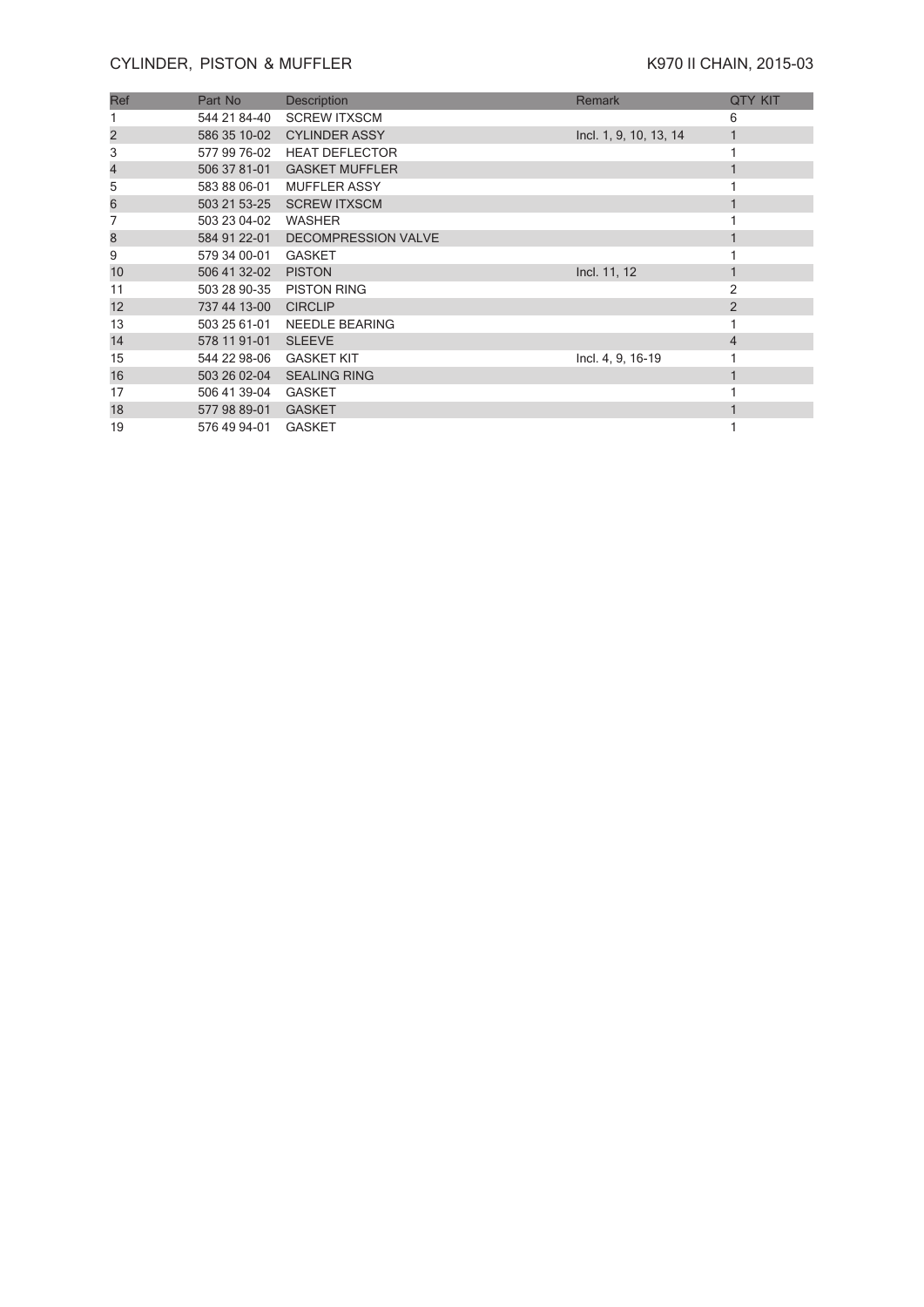![](_page_15_Figure_2.jpeg)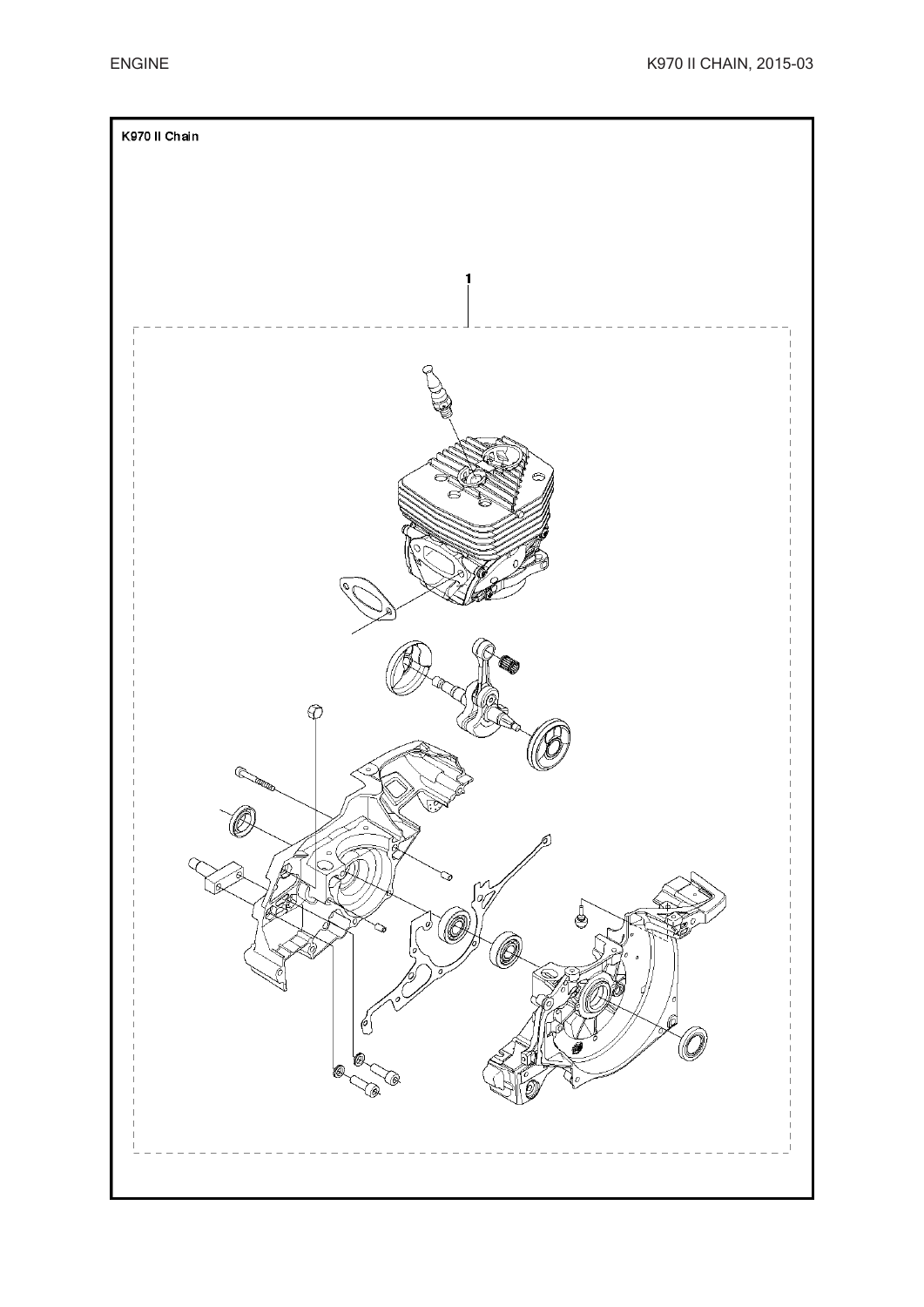| D <sub>e</sub><br>Rei | NK                                       |        |  |
|-----------------------|------------------------------------------|--------|--|
|                       | $\sim$<br>588<br>$^{\circ}$ h $^{\circ}$ | ENGINE |  |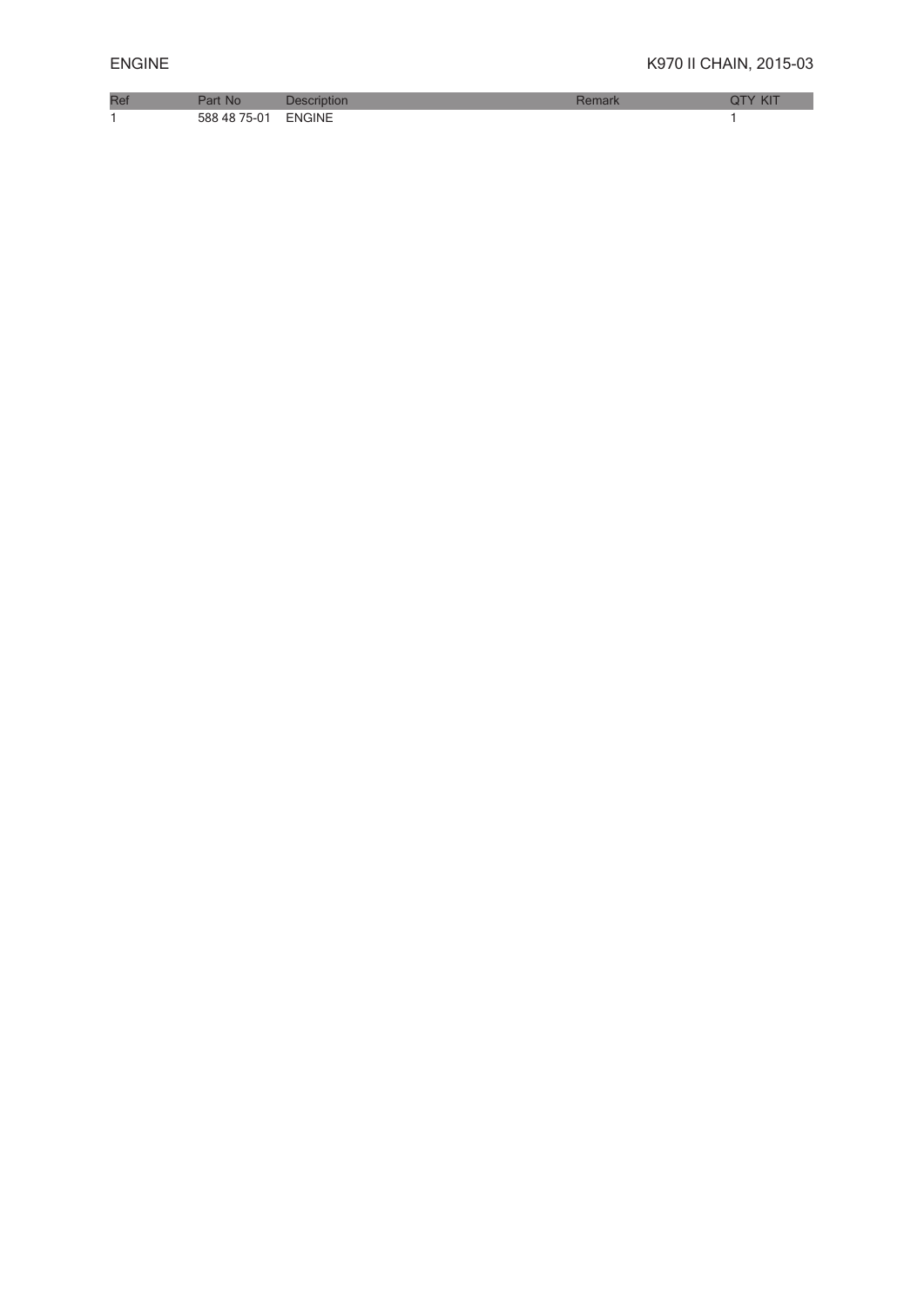![](_page_17_Figure_2.jpeg)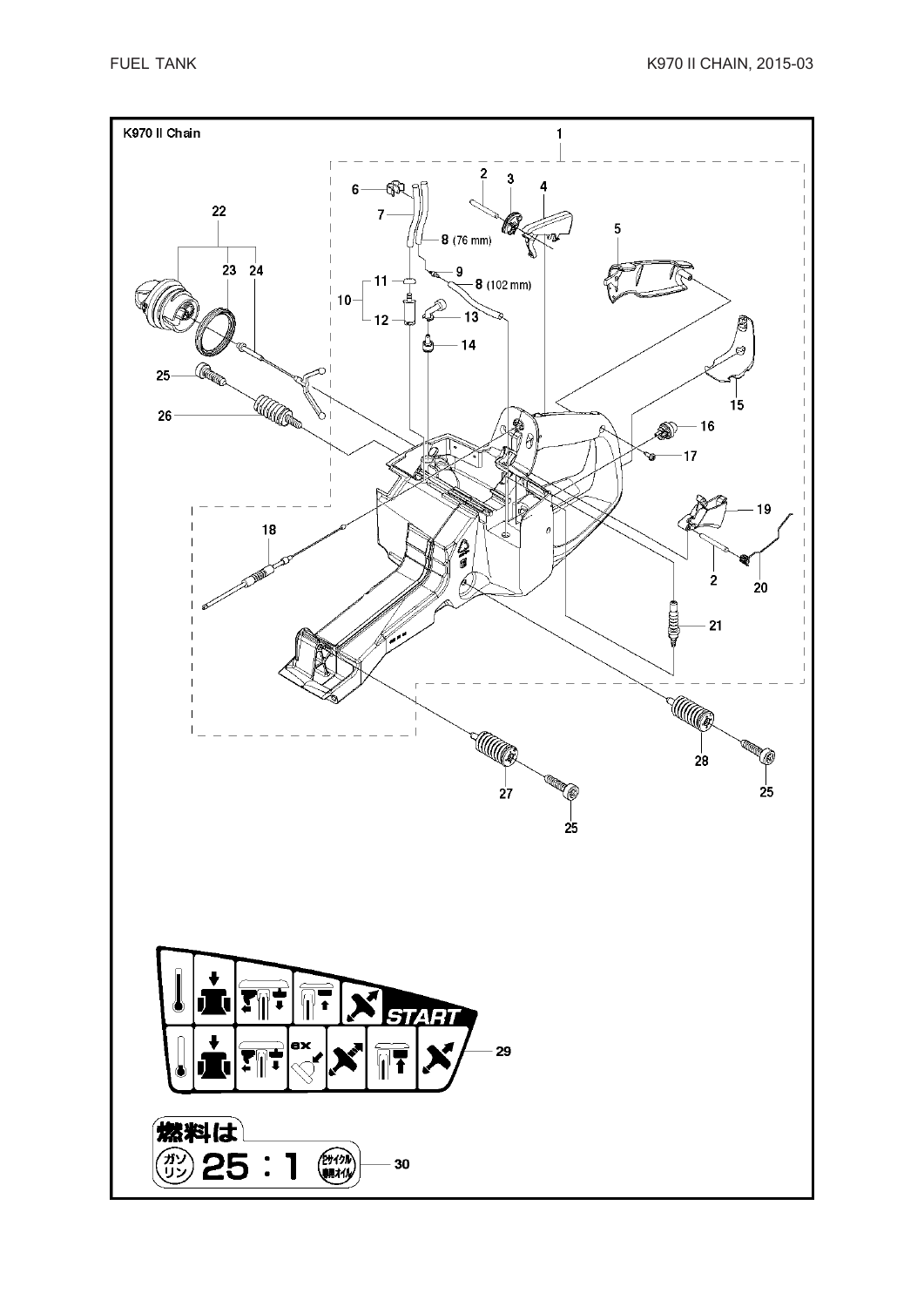| Ref                     | Part No      | <b>Description</b>           | Remark     |              | <b>QTY KIT</b> |
|-------------------------|--------------|------------------------------|------------|--------------|----------------|
| 1                       | 581 92 21-05 | <b>FUEL TANK ASSY</b>        | Incl. 2-21 | 1            |                |
| $\overline{\mathbf{c}}$ | 720 12 40-20 | <b>PARALLEL PIN</b>          |            | 2            | $\mathbf{1}$   |
| 3                       | 537 20 85-01 | <b>CABLE LEVER</b>           |            | 1            | $\mathbf{1}$   |
| 4                       | 510 25 52-01 | THROTTLE LOCKOUT             |            | $\mathbf{1}$ | $\mathbf{1}$   |
| 5                       | 537 20 56-01 | <b>COVER</b>                 |            | 1            | $\mathbf{1}$   |
| 6                       | 574 44 42-01 | <b>CLIPS</b>                 |            | $\mathbf{1}$ | $\mathbf{1}$   |
| 7                       | 581 75 62-02 | <b>FUEL HOSE</b>             |            | 1            | 1              |
| 8                       | 537 04 24-04 | <b>FUEL HOSE</b>             |            | $\mathbf{1}$ | $\mathbf{1}$   |
| 9                       | 575 52 65-01 | <b>CHECK VALVE</b>           |            | 1            | 1              |
| 10                      | 506 26 41-11 | <b>FUEL FILTER</b>           |            | $\mathbf{1}$ | $\mathbf{1}$   |
| 11                      | 506 27 11-01 | <b>HOSE CLAMP</b>            |            | 1            | 1              |
| 12                      | 506 26 41-01 | <b>FUEL FILTER</b>           |            | $\mathbf{1}$ | $\mathbf{1}$   |
| 13                      | 576 90 04-01 | <b>TANK VENT ASSY</b>        |            | $\mathbf{1}$ | 1              |
| 14                      | 537 35 95-01 | <b>TANK VENT ASSY</b>        |            | $\mathbf{1}$ | $\mathbf{1}$   |
| 15                      | 502 47 16-01 | <b>GROUND SUPPORT</b>        |            | 1            | 1              |
| 16                      | 540 05 49-02 | <b>AIR PURGE</b>             |            | $\mathbf{1}$ | $\mathbf{1}$   |
| 17                      | 525 88 74-02 | <b>SCREW CITXPANT</b>        |            | 1            | 1              |
| 18                      | 576 49 04-01 | <b>THROTTLE CABLE ASSY</b>   |            | $\mathbf{1}$ | $\mathbf{1}$   |
| 19                      | 502 47 18-01 | <b>THROTTLE CONTROL</b>      |            | 1            | 1              |
| 20                      | 537 20 98-01 | <b>SPRING</b>                |            | $\mathbf{1}$ | $\mathbf{1}$   |
| 21                      | 576 13 99-01 | <b>FUEL HOSE</b>             |            | 1            | 1              |
| 22                      | 522 62 00-01 | <b>TANK CAP ASSY</b>         |            | $\mathbf{1}$ |                |
| 23                      | 506 29 21-01 | <b>GASKET</b>                |            | 1            |                |
| 24                      | 503 57 89-01 | <b>HOLDER</b>                |            | $\mathbf{1}$ |                |
| 25                      | 544 06 12-01 | <b>SCREW ITXSCM</b>          |            | 3            |                |
| 26                      | 537 21 03-09 | <b>ANTIVIBRATION ELEMENT</b> |            | $\mathbf{1}$ |                |
| 27                      | 537 21 03-10 | <b>ANTIVIBRATION ELEMENT</b> |            | $\mathbf{1}$ |                |
| 28                      | 537 21 03-05 | <b>ANTIVIBRATION ELEMENT</b> |            | $\mathbf{1}$ |                |
| 29                      | 525 57 20-02 | <b>DECAL</b>                 |            | 1            |                |
| 30                      | 506 31 30-01 | <b>LABEL</b>                 |            | $\mathbf{1}$ |                |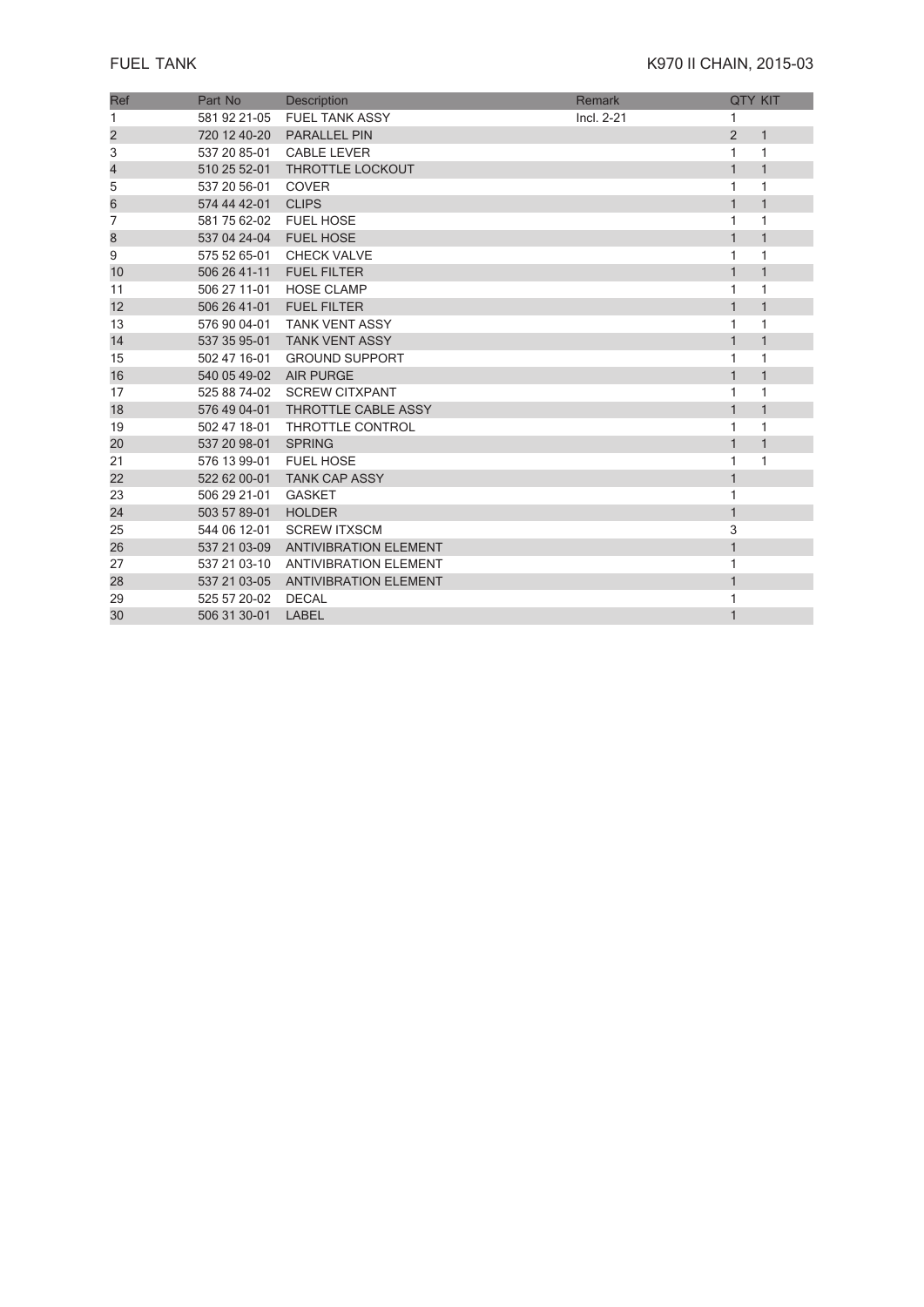![](_page_19_Figure_2.jpeg)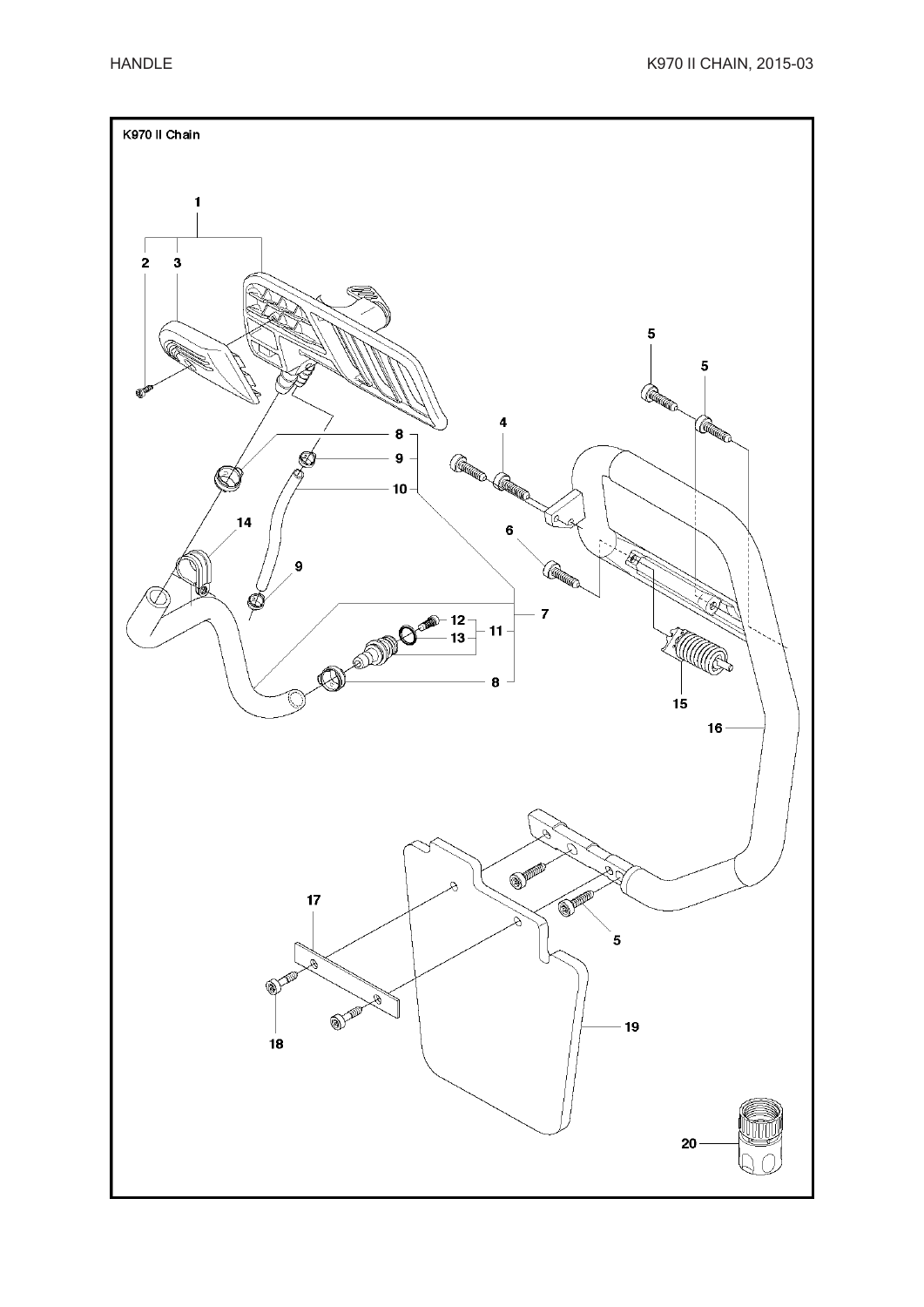# **HANDLE** K970 II CHAIN, 2015-03

| Ref | Part No      | Description                  | <b>Remark</b>  | <b>QTY KIT</b> |
|-----|--------------|------------------------------|----------------|----------------|
|     | 505 02 99-01 | <b>HAND GUARD</b>            | $Incl. 2-3$    |                |
| 2   | 503 21 27-10 | <b>SCREW CRPANT</b>          |                |                |
| 3   | 506 33 24-02 | <b>RUBBER BLOCK</b>          |                |                |
| 4   | 504 90 94-25 | <b>SCREW ITXSCT</b>          |                | $\overline{2}$ |
| 5   | 503 21 54-20 | <b>SCREW ITXSCT</b>          |                | 4              |
| 6   | 544 06 12-01 | <b>SCREW ITXSCM</b>          |                | $\mathbf{1}$   |
| 7   | 506 32 89-51 | <b>HOSE KIT</b>              | $Incl. 8 - 11$ |                |
| 8   | 506 09 56-02 | <b>HOSE CLAMP</b>            |                | 1              |
| 9   | 506 09 56-04 | <b>HOSE CLAMP</b>            |                | 2              |
| 10  | 506 35 25-01 | <b>HOSE</b>                  |                | 1              |
| 11  | 506 29 57-02 | <b>NIPPLE</b>                | Incl. 12, 13   |                |
| 12  | 506 29 88-01 | <b>FILTER</b>                |                | 1              |
| 13  | 503 26 30-21 | O-RING                       |                |                |
| 14  | 502 41 22-01 | <b>CLIP</b>                  |                |                |
| 15  | 585 90 56-01 | <b>ANTIVIBRATION ELEMENT</b> |                |                |
| 16  | 523 03 27-01 | <b>HANDLE</b>                |                |                |
| 17  | 506 33 45-01 | <b>BACKING PLATE</b>         |                |                |
| 18  | 501 98 10-20 | <b>SCREW ITXSCM</b>          |                | $\overline{2}$ |
| 19  | 506 33 46-01 | <b>SPRAY GUARD</b>           |                |                |
| 20  | 503 26 60-03 | <b>COUPLER</b>               | USA, Canada    | 1              |
| 20  | 503 26 60-04 | <b>COUPLER</b>               |                |                |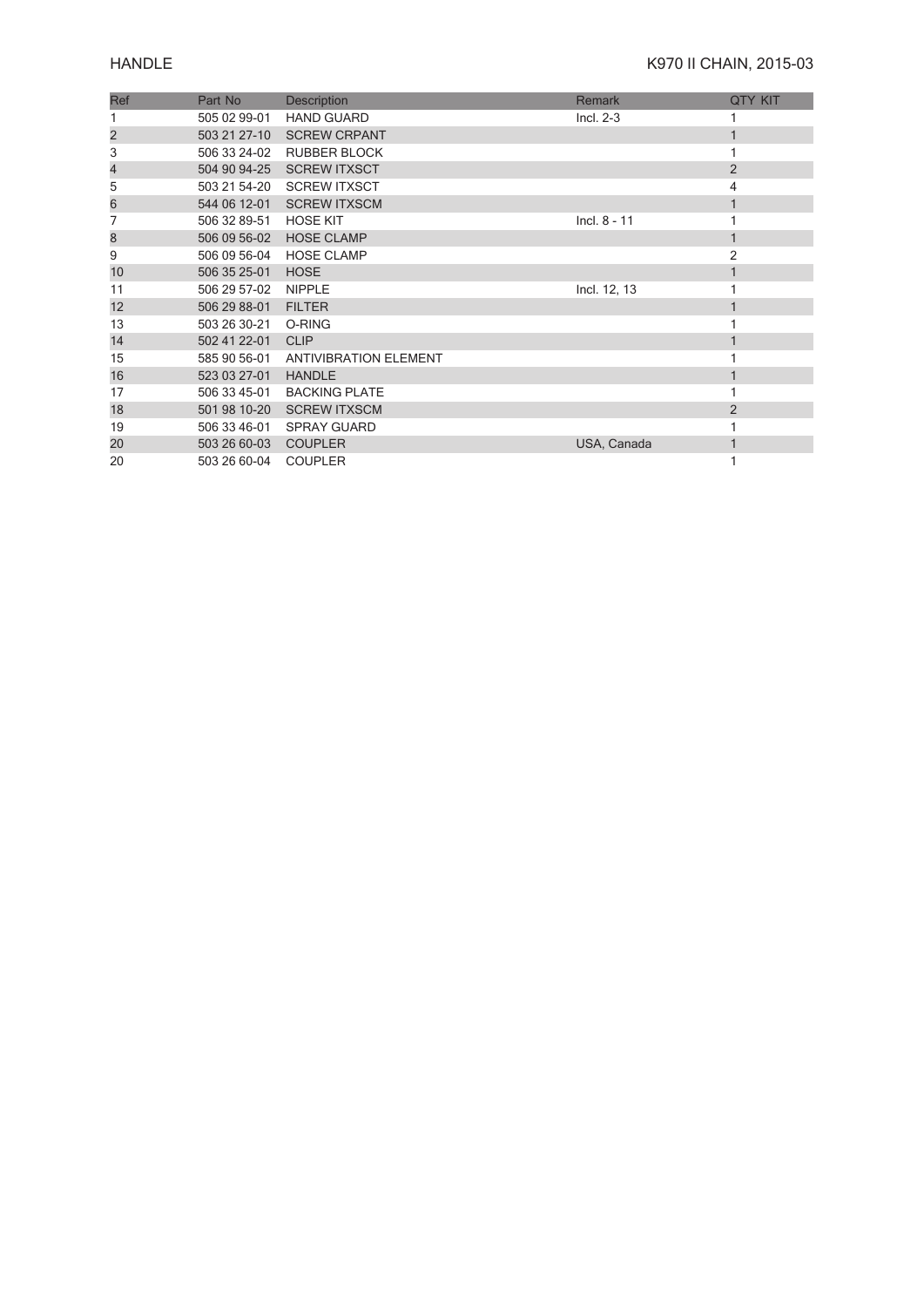![](_page_21_Figure_2.jpeg)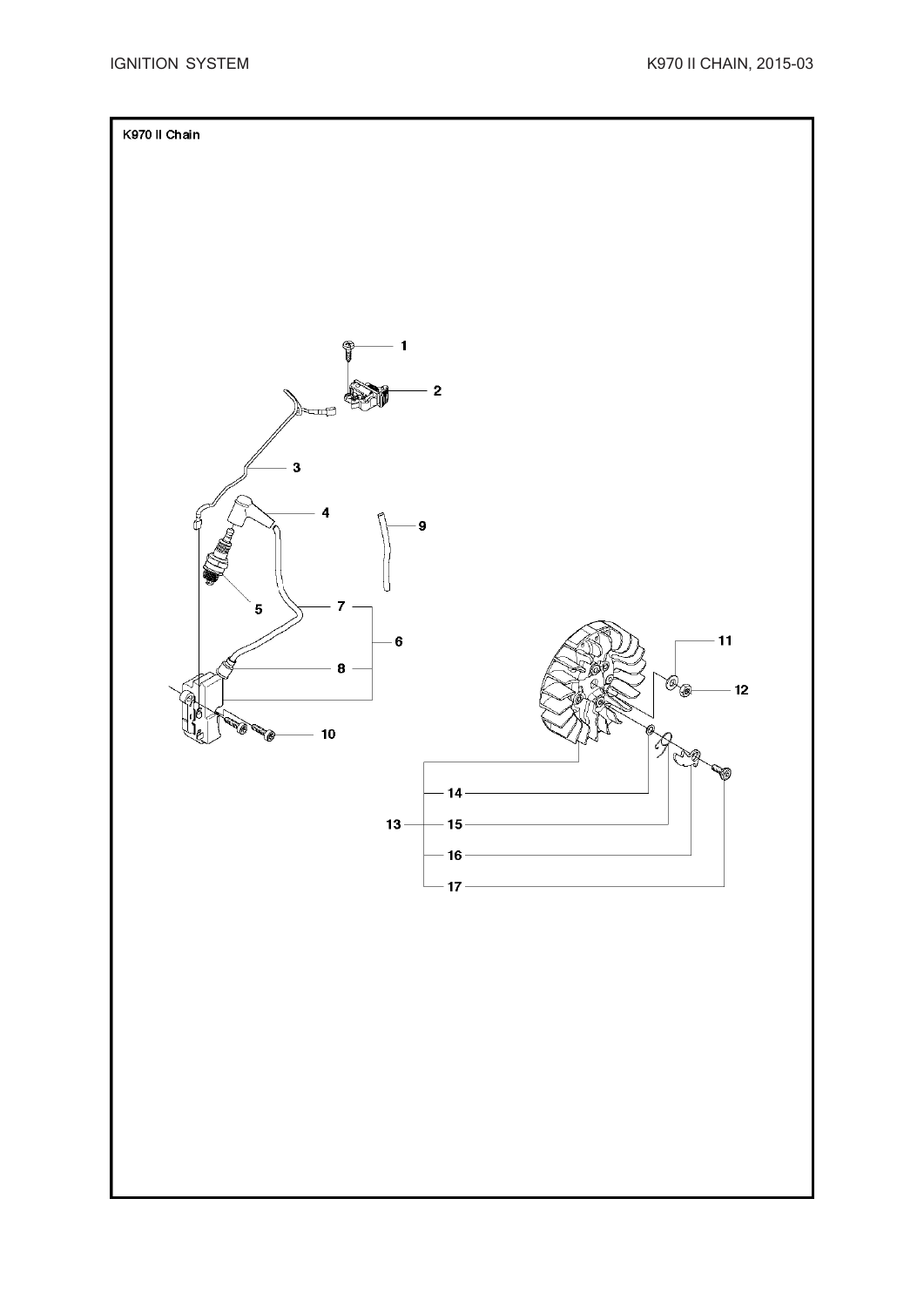# **IGNITION SYSTEM K970 II CHAIN, 2015-03**

| Ref | Part No      | <b>Description</b>          | <b>Remark</b> | <b>QTY KIT</b> |
|-----|--------------|-----------------------------|---------------|----------------|
|     | 503 21 28-06 | <b>SCREW CCRPANT</b>        |               |                |
| 2   | 506 31 86-03 | <b>STOP SWITCH</b>          |               |                |
| 3   | 501 83 98-01 | CABLE                       |               |                |
| 4   | 501 48 54-02 | <b>SPARK PLUG CAP</b>       |               |                |
| 5   | 503 23 51-09 | <b>SPARK PLUG</b>           | RCJ 6Y        |                |
| 6   | 510 11 56-05 | <b>IGNITION MODULE</b>      | $Incl. 7 - 8$ |                |
|     |              | 506 38 78-34 IGNITION CABLE |               |                |
| 8   | 505 27 75-16 | <b>ISOLERHATT</b>           |               |                |
| 9   | 576 85 16-02 | PROTECTIVE HOSE             |               |                |
| 10  | 503 21 53-20 | <b>SCREW ITXSCM</b>         |               | $\overline{2}$ |
| 11  | 503 23 01-01 | WASHER                      |               |                |
| 12  | 503 22 10-11 | <b>HEXAGON NUT</b>          |               |                |
| 13  | 501 37 56-04 | <b>FLYWHEEL</b>             | Incl. 14 - 17 |                |
| 14  | 503 23 00-42 | <b>WASHER</b>               |               | $\overline{2}$ |
| 15  | 501 63 48-01 | <b>SPRING</b>               |               | 2              |
| 16  | 501 67 32-03 | <b>PAWL</b>                 |               | $\overline{2}$ |
| 17  | 506 00 69-01 | <b>SCREW</b>                |               | 2              |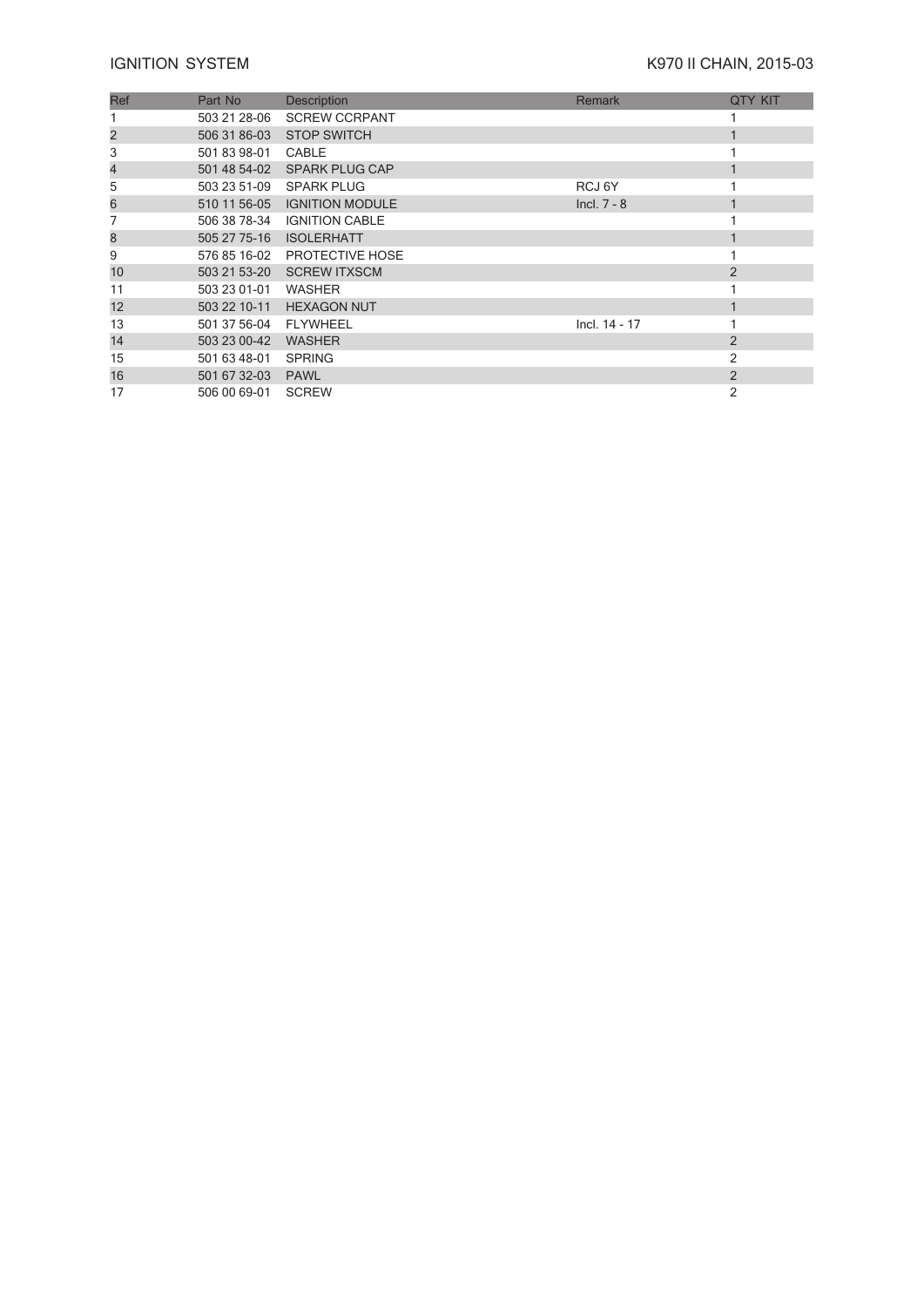![](_page_23_Figure_2.jpeg)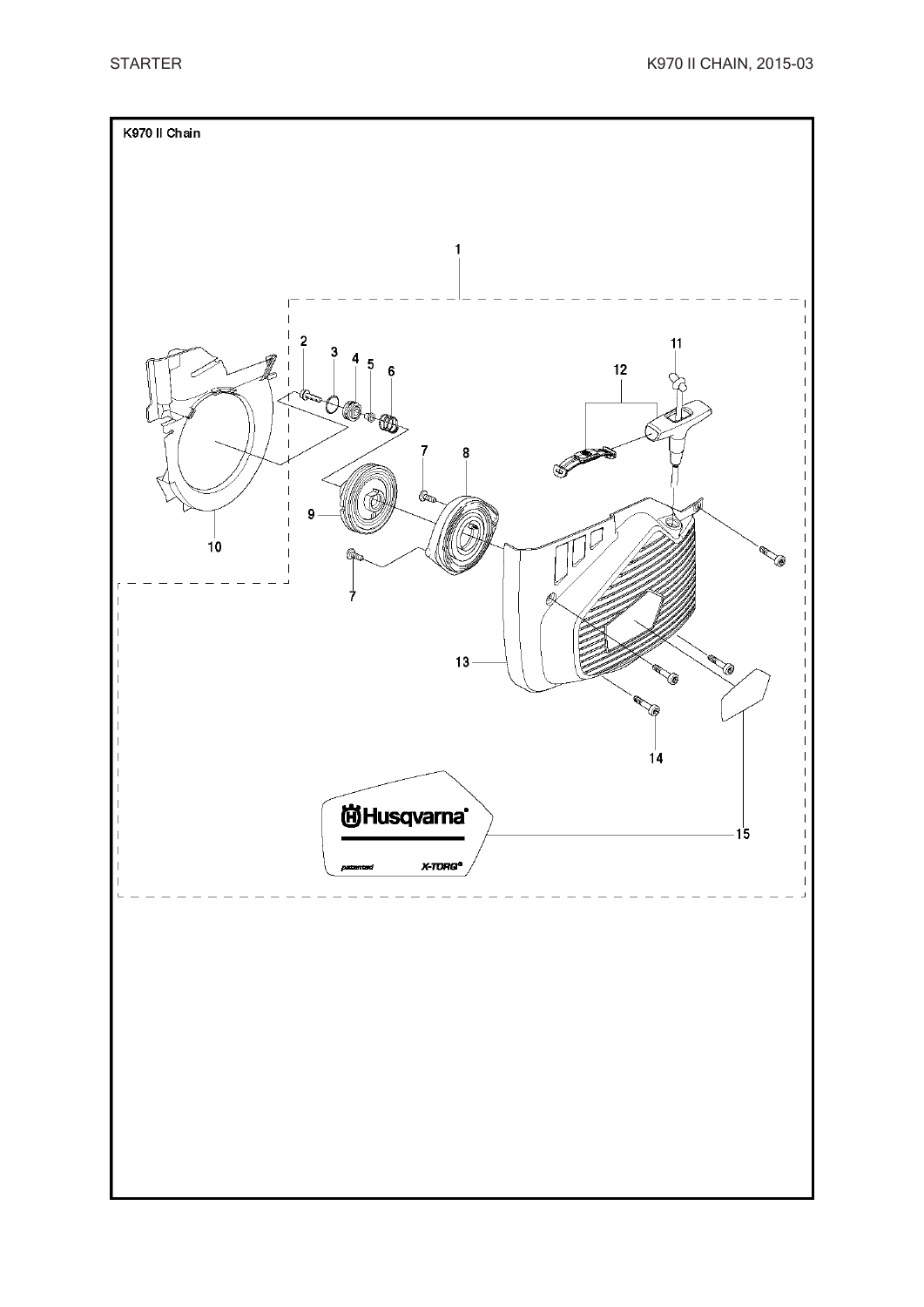| Ref | Part No      | Description                        | <b>Remark</b>        | <b>QTY KIT</b> |
|-----|--------------|------------------------------------|----------------------|----------------|
|     | 574 50 73-07 | <b>STARTER ASSY</b>                | Incl. 2 - 9, 11 - 15 |                |
| 2   | 503 21 07-22 | <b>SCREW IHSCFT</b>                |                      |                |
| 3   | 740 43 13-00 | O-RING                             |                      |                |
| 4   | 506 25 14-01 | <b>GROMMET</b>                     |                      |                |
| 5   |              | 506 26 31-01 SPACING SLEEVE        |                      |                |
| 6   |              | 506 25 30-01 COMPRESSION SPRING    |                      |                |
|     | 525 88 74-02 | <b>SCREW CITXPANT</b>              |                      |                |
| 8   |              | 506 25 89-01 RECOIL SPRING         |                      |                |
| 9   | 506 25 81-02 | <b>STARTER PULLEY</b>              |                      |                |
| 10  |              | 544 28 75-02 COOLING AIR CONDUCTOR |                      |                |
| 11  |              | 506 33 56-15 STARTER CORD          |                      |                |
| 11  |              | 506 33 56-50 STARTER CORD          | 50 m Coil            |                |
| 12  |              | 584 25 79-02 STARTER HANDLE ASSY   |                      |                |
| 13  |              | 505 34 94-02 STARTER COVER         |                      |                |
| 14  | 501 98 10-20 | <b>SCREW ITXSCM</b>                |                      | 4              |
| 15  | 525 57 11-01 | <b>DECAL</b>                       |                      |                |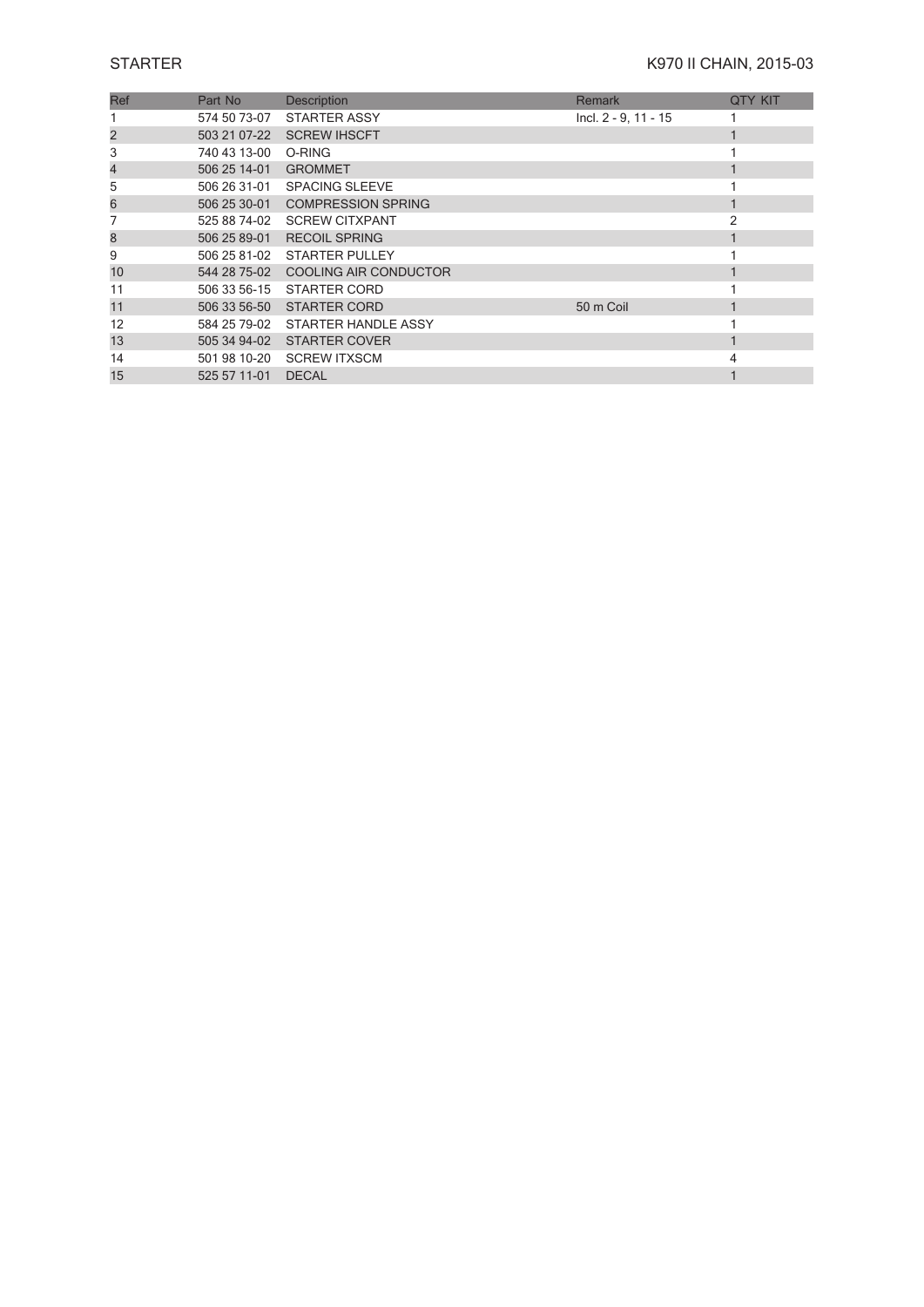![](_page_25_Figure_2.jpeg)